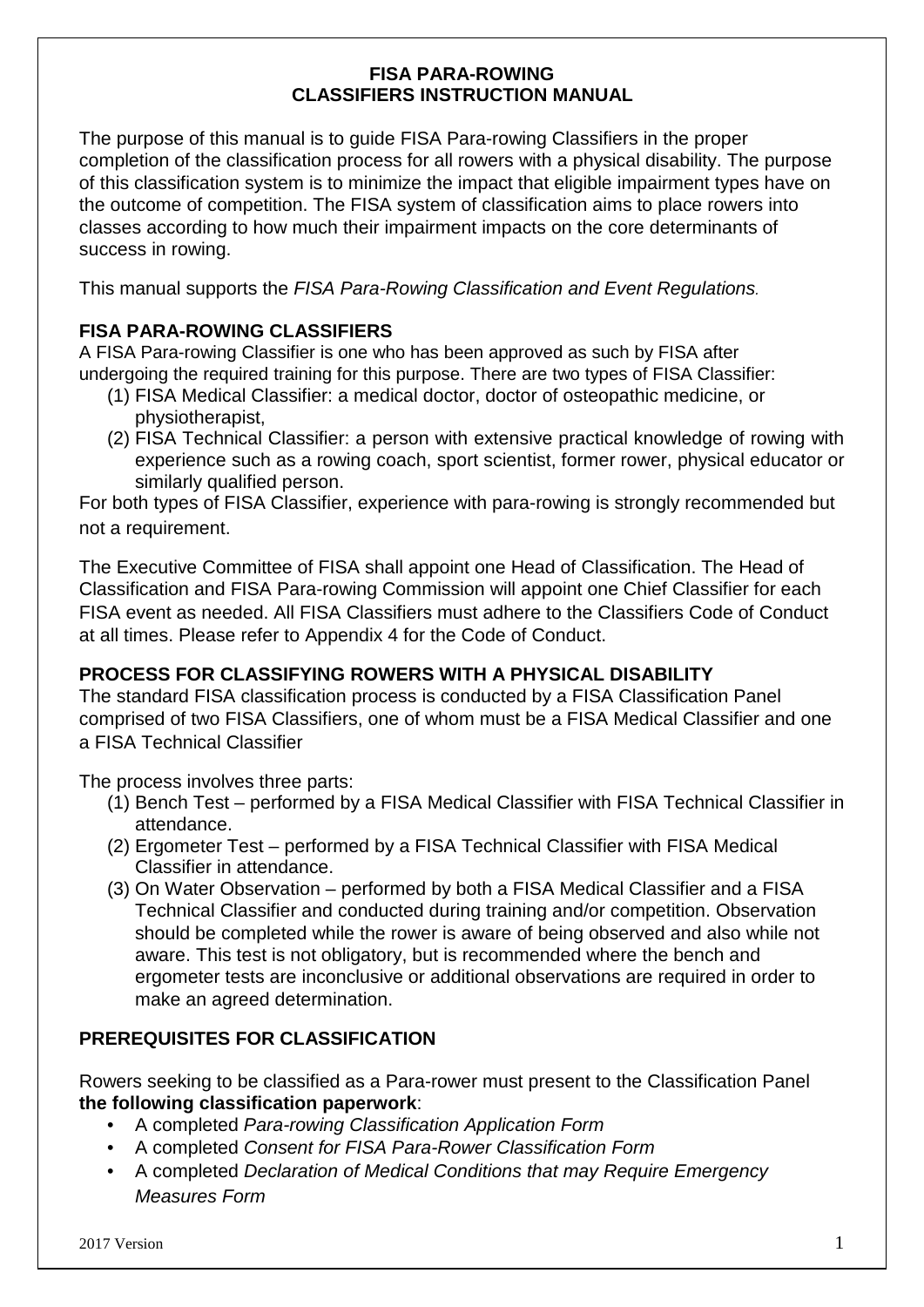- A FISA Medical Diagnostics Form signed by a Medical Physician, including the additional required documentation that is related to the permanent impairment which makes the rower eligible to compete as a Para-Rower. This must be in English, or be accompanied by an English translation.
- Rowers with a Visual Impairment must provide proof of prior IBSA classification with a sport class, or have their ophthalmologist complete the VI Medical Form.

For rowers with a Visual Impairment, the VI Classification Panel will review all paperwork and evaluate rowers using the IBSA Classification regulations and sign where appropriate, indicating the correct sport class. Classifiers may also check the eyewear to ensure that it eliminates light completely. When at an event that offers VI Classification, a VI Classification Panel will assess these rowers following the IBSA Classification Rules and Procedures.

## **FUNCTIONAL CLASSIFICATION PROCESS FOR ROWERS WITH A PHYSICAL DISABILITY**

The rower must present ready to be classified in a rowing outfit or at least ready to row.

## **PART ONE: BENCH TEST**

To be completed by a FISA Medical Classifier with a FISA Technical Classifier present

### **Materials Required**

- Plinth or mat table
- **Goniometer**
- All forms related to adaptive rowing classification including medical documentation
- Ergometer with sliding seat
- Standard chair (height approximately 45 cm)

#### **Process**

- Review required documentation (refer to above) to ensure proper completion. If sufficient medical documentation is not presented, the classification process shall not continue. (If the process continues, the rower will only receive a New Sport Class Status, and will not be eligible to compete at any FISA event until the required documentation is provided, and the athlete has a full classification assessment.)
- Interview rower to ensure all diagnosis information is correct and detailed.
- Assess function to determine whether the rower meets the minimum requirements to compete as a para-rower.

# **Assessment using** *Functional Classification Assessment Test*

General:

- This test is to be completed to the standards of manual muscle testing as described in Daniels and Worthingham's Muscle Testing: Techniques of Manual Examination, *by Helen Hislop and Jacqueline Montgomery, January 2007, Saunders.*
- Classifiers will use a 0-5 scale for manual muscle tests and coordination tests and a 0-10 scale for AFROM (Active Functional Range of Motion) tests, as noted on the *Functional Classification Assessment Chart,* a copy of which is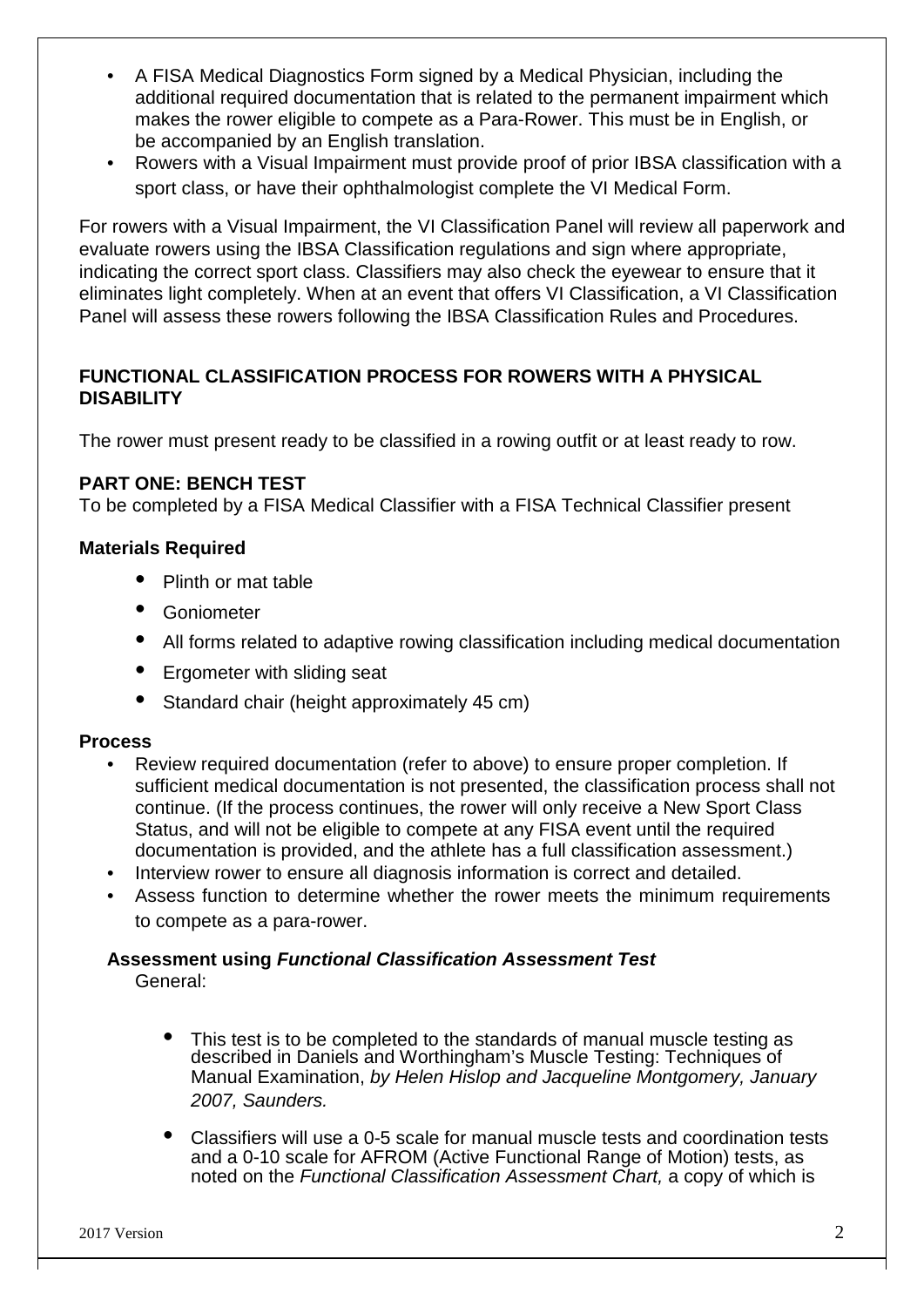part of the application form*.* The +/- scale will not be used for the purpose of this test.

- If a rower has an amputation, a score of "0" is entered for the affected joint.
- Technical Classifiers shall assist the Medical Classifiers in completion of the forms. Medical Classifiers must ensure that the forms are completed correctly.
- 1. Assess Active Functional Range of Motion (AFROM)
	- Refer to charts on page 21-22 defining the active functional range of motion for each joint. Test Active Range of Motion first, and if there are limits, test Passive Range of Motion. Document active functional range of motion, but it is important to assess both active and passive to ensure a full understanding of the rower's abilities. Document the flexion and extension score for each joint in the space provided on page 21-22 as well as the total AFROM. If a rower has more than the standard AFROM, place the ">" sign before the number. Then document the functional active score; 0-10 on the assessment chart.

| Position for AFROM |                                                                                                                                                                                               |
|--------------------|-----------------------------------------------------------------------------------------------------------------------------------------------------------------------------------------------|
| Seated             | shoulder flexion and extension<br>elbow flexion and extension<br>wrist flexion and extension<br>finger flexion and extension<br>knee extension<br>ankle dorsiflexion<br>ankle plantar flexion |
| Supine             | hip flexion<br>knee flexion<br>hip extension                                                                                                                                                  |
|                    |                                                                                                                                                                                               |

- 2. Assess Strength/Coordination
	- Test muscle strength and document points 0-5 on assessment chart. If a rower has a central nervous system disorder, assess coordination as well and document points 0-5 on assessment chart, and note that coordination was assessed. Total the lower score.

| Position for muscle test |                                                                                                                                                                                       |
|--------------------------|---------------------------------------------------------------------------------------------------------------------------------------------------------------------------------------|
| seated                   | shoulder flexion and extension*<br>elbow flexion and extension*<br>wrist flexion and extension<br>finger flexion and extension<br>knee extension<br>ankle dorsiflexion<br>hip flexion |
| prone                    | hip extension<br>knee flexion<br>ankle plantar flexion*                                                                                                                               |

\*Ideally, ankle plantar flexion should be tested using a single leg heel raise, but if this is not possible, you may test in the prone position. Shoulder extension and elbow extension shall be assessed in prone if there is any impairment to that limb.

• When assessing coordination, it is important to consider available range of motion, left vs. right symmetry, fluidity of movement, any apparent spasticity. If a rower has bilateral involvement, left vs. right is not as important as consideration of "normal" movement patterns. Consider what type of movement is expected, and what movement patterns are observed. Refer to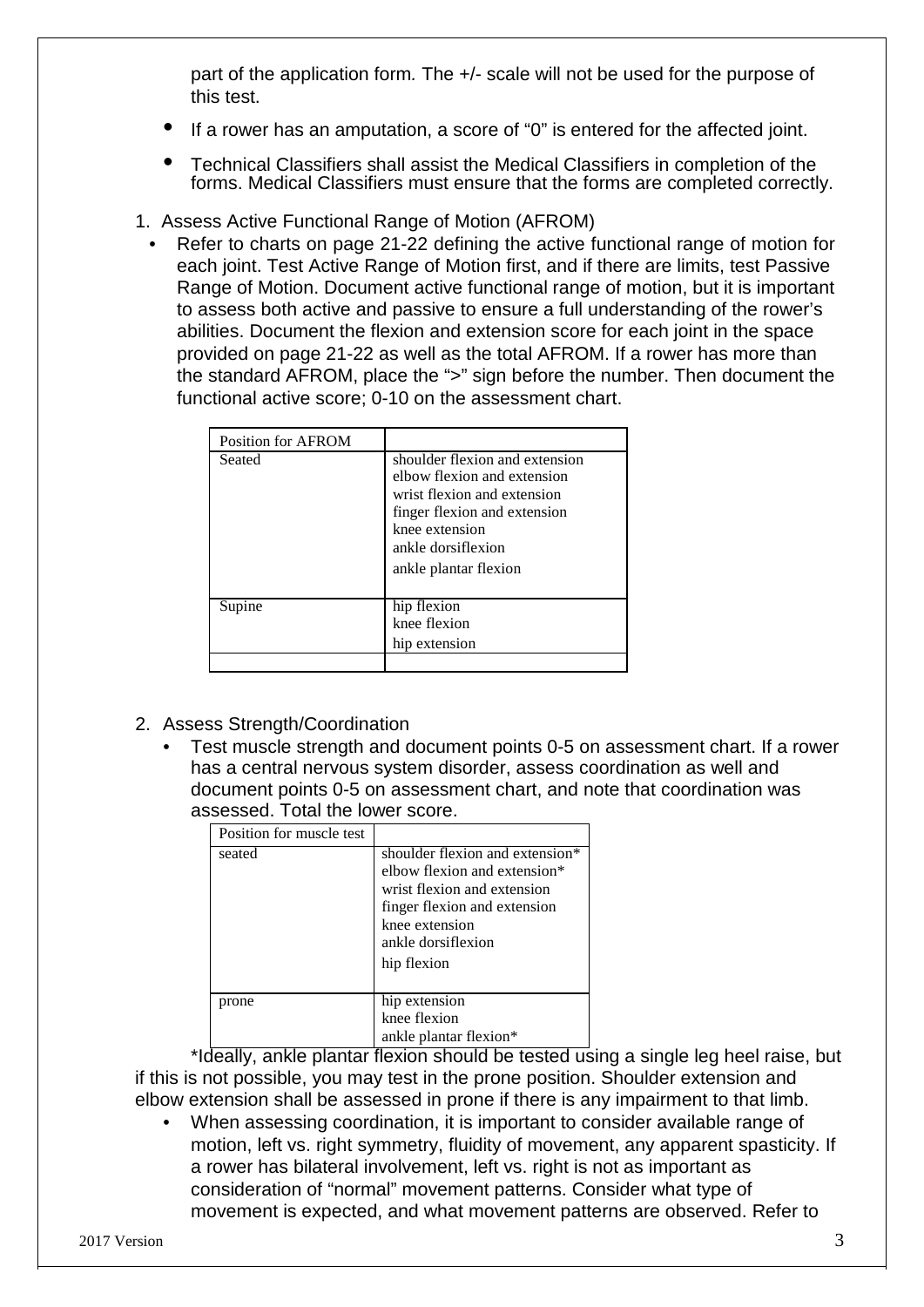Test Instructions for Coordination for Rowers with CNS Disorder (Appendix 3) for more detailed information.

| <b>Position for Coordination test</b>                     |                                                                                                                                                                                                     |
|-----------------------------------------------------------|-----------------------------------------------------------------------------------------------------------------------------------------------------------------------------------------------------|
| Seated on plinth or assessment<br>Table                   | shoulder flexion and extension<br>elbow flexion and extension<br>wrist flexion and extension<br>finger flexion and extension<br>knee extension and flexion<br>ankle dorsiflexion and plantarflexion |
| seated in chair with feet on sliding<br>seat of ergometer | hip flexion and extension                                                                                                                                                                           |

3. Enter the scores at the appropriate line on *Functional Assessment Chart*, and total them below where indicated.

- All joint motions and strengths must be tested and scores entered. Failure to do so will result in an incomplete and therefore non-valid classification of the rower.
- A rower who meets the minimum disability requirements for para-rowing (loss of 10 points in one limb, or 15 points across 2 limbs, a full loss of three fingers in one hand, or a tarsal metatarsal amputation) will be classified as eligible for the PR3 sport class, at a minimum, subject to satisfactory completion of the ergometer and (if needed), on-water assessment. Subject to additional testing, this rower may also be eligible for PR2 and/or the PR1 class.
- If any rower does not meet the minimum disability, he/she will be deemed as Not Eligible to compete as an adaptive rower, and the classification will end here. If this is the case, one additional assessment of the athlete must be offered at the soonest available time.
- All findings must be documented on the *Para-rowing Classification Application Form for Physical Disabilities.*

#### **4. 90 degree Squat Test**

- The purpose of this test is to assess whether a rower has reasonable functional strength of the quadriceps and other leg muscles to perform the sliding motion in the boat and provide enough power to propel the boat through the water.
- The rower will stand without external assistance. If a rower uses a prosthesis or orthosis, this test may be completed with and without the device.
- The rower will perform a squat, with both or one leg as able, flexing the knee(s) to a 90-degree angle.
- The rower will then return to a full standing position.
- Minimal balance assistance may be given for safety.
- If the rower is able to complete this test, this is considered to be a pass, and his/her place as a PR3-PD rower is likely, subject to assessment on the ergometer and on-water observation.
- If the rower is not able to complete this test, (including a rower in a wheelchair or with significant leg weakness who cannot participate in the test at all) this is considered to be a fail, and he/she may be considered for the PR2 or PR1 class. If a rower fails the test, the reason for failing the test must be documented clearly.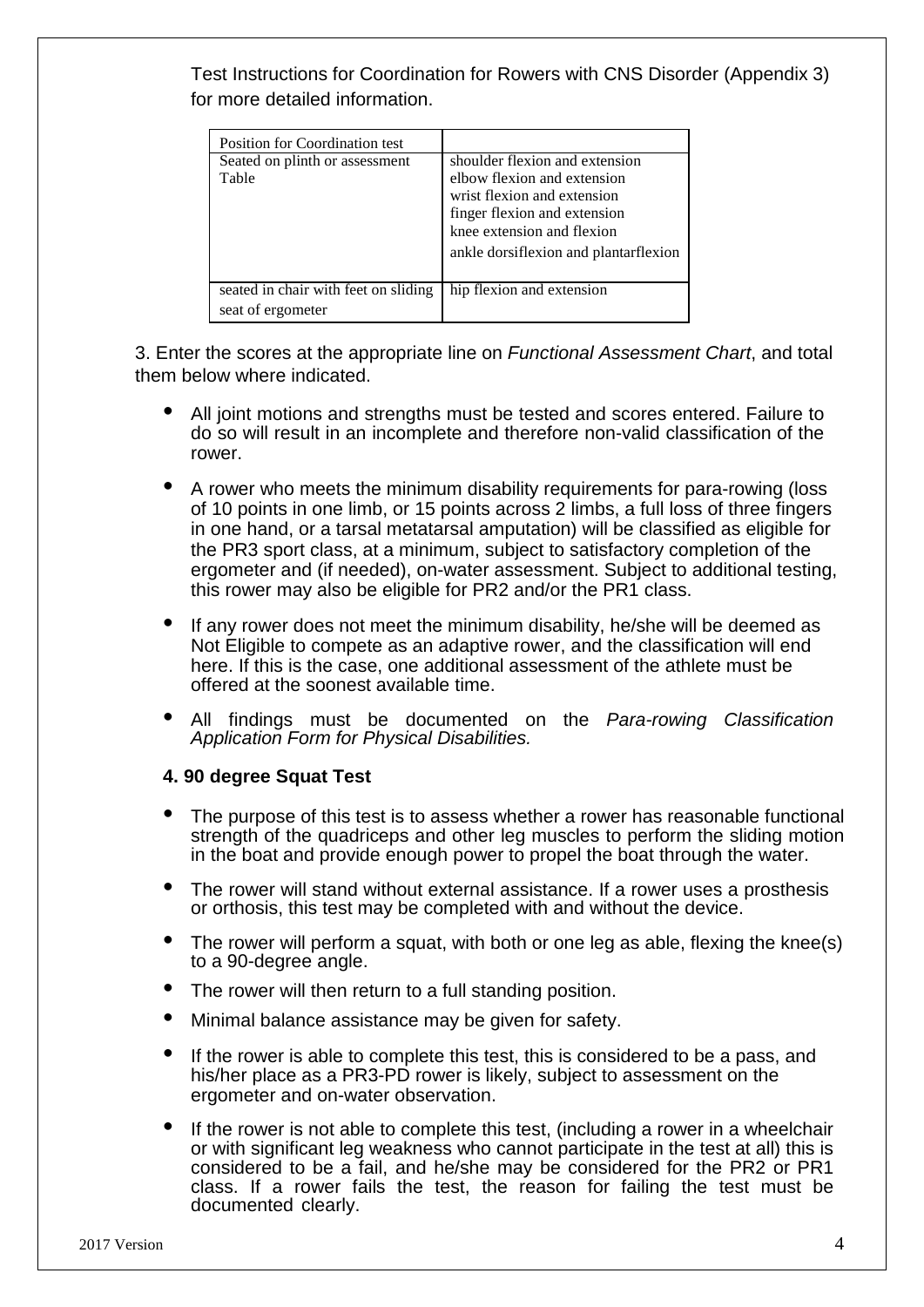- If there is any doubt as to a pass or fail, clearly document the findings as to why the decision was made. This documentation shall support the final decision of the sport class for the rower.
- All findings must be documented on the *Para-rowing Classification Application Form for Physical Disabilities.*

#### **5. Long Sit Test**

- This test is used to assess whether the rower has the ability to lean forward and return to an upright position with enough strength to assist with boat movement through the water.
- If the rower uses a prosthesis or orthosis, this test may be performed with and without the device.
- The rower shall sit in a long sit position on the plinth with legs as straight as possible.
- The rower shall lean the trunk forward to approximately a 30-45 degree angle without using the arms for support.
- He/she shall hold this position for 3 seconds then return to the upright position without using the arms.
- The rower shall then lean backward to approximately a 30-degree angle at the trunk without using the arms.
- He/she shall hold this position for 3 seconds and then return to upright position without using the arms.



- If the rower is able to do the above tests, repeat while providing minimal resistance.
- If apparent hamstring tightness exists and limits the ability of the rower to lean forward, the rower shall repeat the entire test seated on a fixed seat on the ergometer to eliminate the effects of hamstring tightness.
- If the rower is able to complete all of the above, it is considered to be a pass, and he/she will likely be at least in the PR2 sport class, subject to confirmation in the ergometer test and on-water observation.
- If the rower is not able to complete all of the above, it is considered to be a fail, and he/she may be considered for the PR1 class, subject to confirmation in the ergometer test and on-water observation. If the rower fails the test, the reason for failing must be documented clearly on the form.
- If there is any doubt as to a pass or fail, clearly document the findings as to why the decision was made. This documentation shall support the final decision of the sport class for the rower.
- All findings must be documented on the *Para-Rowing Classification Application Form for Physical Disabilities.*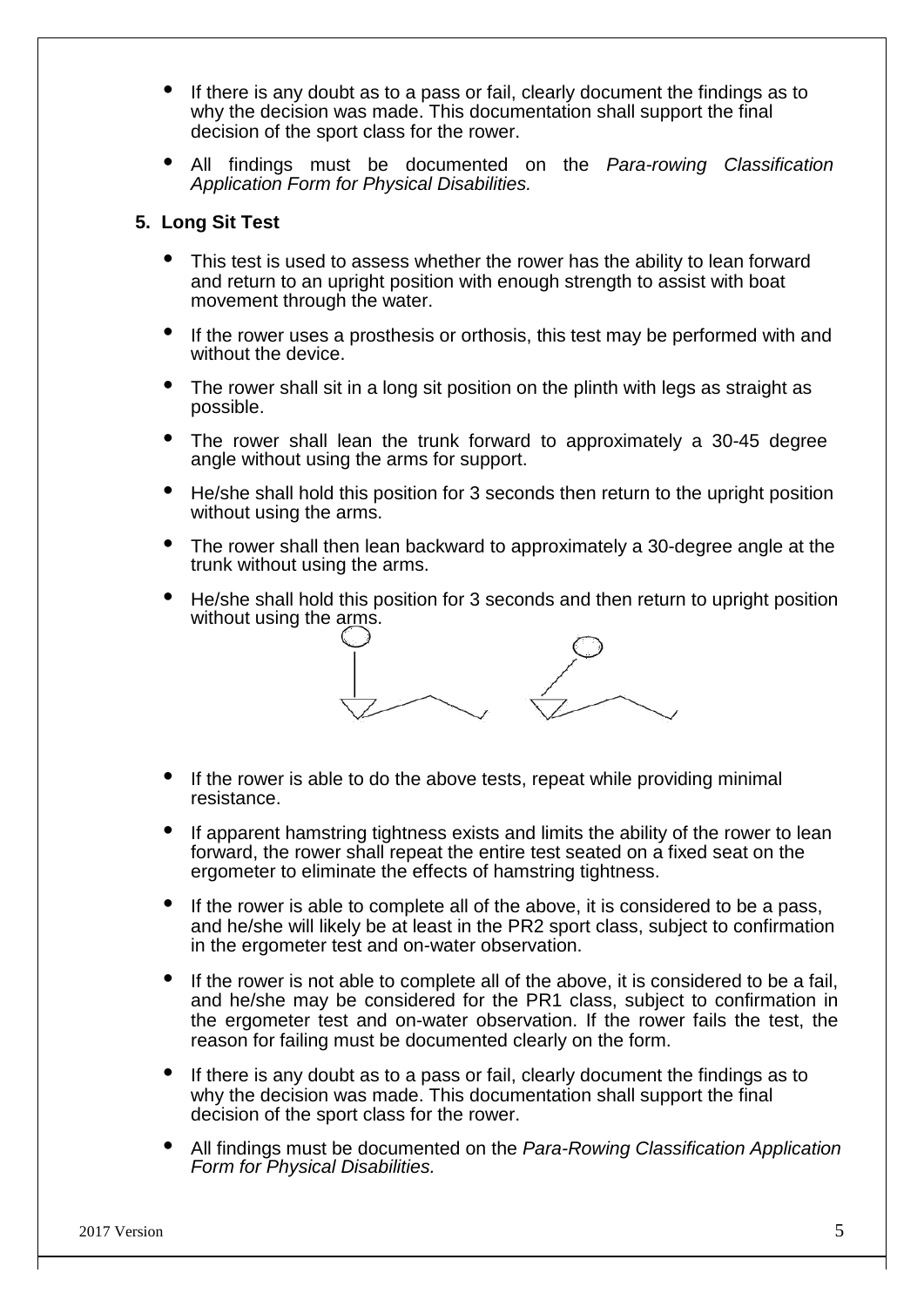## **PART TWO: ERGOMETER TEST**

## **To be completed by FISA Technical Classifier with a FISA Medical Classifier present**

#### **Materials Required**

- Ergometer with sliding seat
- Ergometer with fixed seat
- Appropriate strapping to complete test
- Appropriate cushion to prevent tissue breakdown
- Any other necessary equipment for the individual rower
- Tape Measure

The role of the FISA Technical Classifier is to assess the rowing motion when conducted on an ergometer. Such tests should be able to confirm or refute the bench test classification for the PR3-PD, PR2 or PR1 Sport Class.

### **FISA Functional Objectives for each sport class**

When assessing rowers in the ergometer test and through on-water observation the classifier/s will have regard to the functional objectives for each of the NE, PR3-PD, PR2 and PR1 sport classes as described in the FISA Classification Regulations and Bye Laws. These are as follows:

#### NE

The NE sport class is for rowers who do not meet the minimum disability required to be eligible to compete as a para-rower.

#### **PR3-PD**

The PR3-PD class is for rowers with a verifiable and permanent disability who have functional use of their legs, trunk and arms for rowing, and who can utilise the sliding seat to propel the boat.

#### **PR2**

The PR2 class is for rowers who have functional use of the trunk movement and who are unable to use the sliding seat to propel the boat because of significantly weakened function or mobility of the lower limbs.

#### **PR1**

The PR1 class is for rowers who have no or minimal trunk function. A PR1 class rower is able to apply force predominantly using the arms and/or shoulders. These rowers will also likely have decreased sitting balance.

#### **Process**

The rower's sitting balance should be assessed prior to carrying out a functional assessment on the ergometer (consider long sit test). If the rower presents with even fair trunk function/sitting balance and leg function then the assessment should be carried out on a standard sliding seat. If the rower's sitting balance is compromised, a postural support seat may be used that is appropriate to the rower's needs. Trunk strapping should not be used immediately.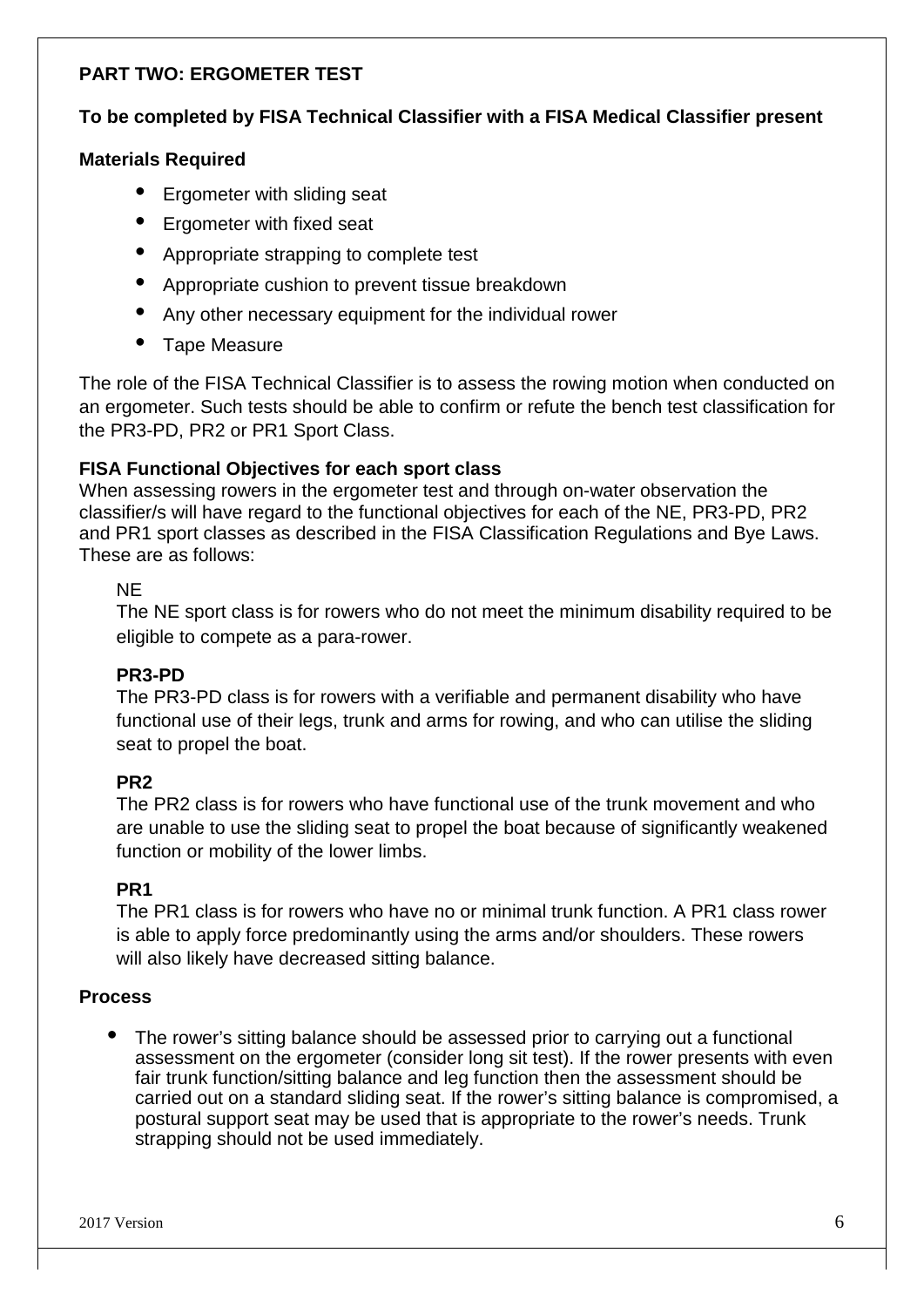- If the rower uses a prosthesis or orthosis, the ergometer assessment shall be performed with and without the device. The sport class that is issued will be the more functional sport class.
- The sliding seat step may be eliminated if it is unsafe for the rower to perform. i.e. rower with poor sitting balance, complete paraplegia, or significantly poor leg strength based on medical classification.
- If the rower is not able to complete the above test on the sliding seat as a direct result of their disability, or is not safe to be tested this way, a fixed seat will be added to the ergometer. The classifier should begin to assess the rower performing with the least amount of assistance possible, without a chest strap. The medical classifier must guard the rower to prevent falls.
- The rower will be asked to take enough strokes to represent his/her rowing ability, for example: 5 with arms and shoulders, 5 with arms and trunk, 5 at  $\frac{1}{4}$  slide, 5 at  $\frac{1}{2}$  slide, 5 at ¾ slide and 5 at full slide. At full slide the rower should be asked to increase power to full and stroke rate >30 spm. Classifiers may request more detailed procedures, i.e. distance rowed over a certain time, average power, etc. Such tests should be able to support, or otherwise, the rower's classification for the PR3-PD, PR2 or PR1 sport class having regard to the above functional criteria.
- Assessing rowers with diagnosed central nervous system impairments on the ergometer should begin at low stroke rates and be continued to higher stroke rates similar to that of race rates. Rowers with central nervous system impairments may demonstrate a somewhat fluid, or normal looking stroke performance at low stroke rates, however may not be able to maintain this at higher stroke rates, resulting in decreased coordination of stroke mechanics. Conversely, rowers who demonstrate predominately mild tone impairments and/or athetosis (a symptom of a central nervous system disorder that causes people to have worm-like movements) may perform the cyclical nature of the rowing stroke with more fluidity than anticipated. Ergometer assessment should continue for sufficient time and at high rates to ensure that the classifiers have reviewed typical performance of the rower as would be anticipated during the body of a race. With classifications that pose difficulties, in particular with those new to rowing, review status may be appropriate to allow reclassification following training and/or increased fitness. Remember it may be appropriate to issue the more functional sport class if there is a question involved here.
- Observe the rower from the side, rear, and front for linear motion on ergometer. Check if the rower is able to achieve good compression and obtain 90 degrees of flexion at the knees and trunk against or close to thighs. Allow the rower to row at fullslide for a minimum of 2 minutes if needed to assess rower's ability to maintain power and slide length.
- Observe the rower to see if decreased coordination occurs during the rowing stroke at higher rates with a change in power output and/or reduced slide length.
- Considerations for rowers with diagnosed central nervous system impairment:
	- o Observation during (sliding seat) ergometer assessment
		- Classifiers should watch for difficulty in one or both legs in alternating between full flexion (as in compression at the catch) and full extension (as in the finish). This difficulty may be further demonstrated at higher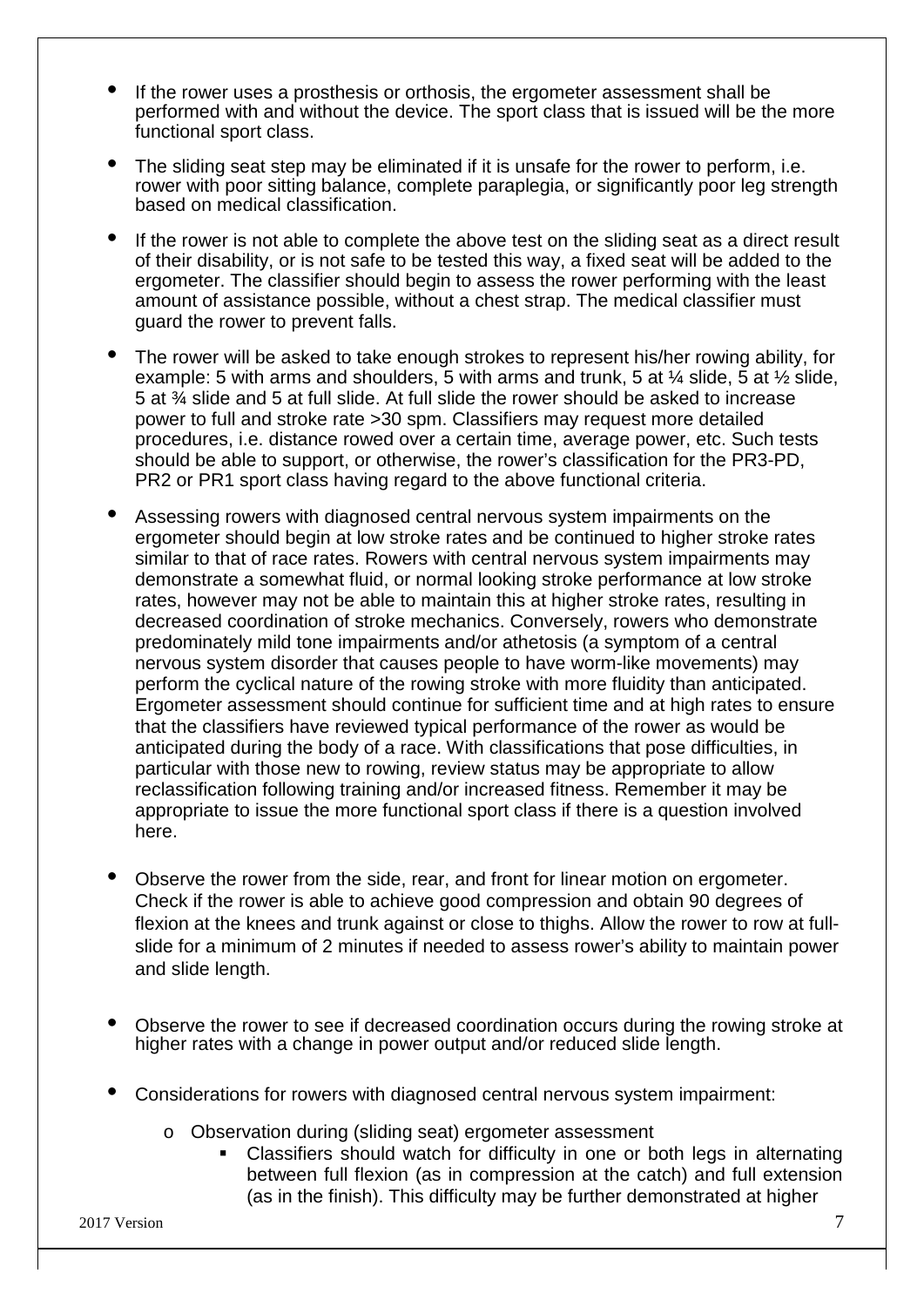stroke rates as in race rates (>30 spm) due to resulting increased muscle tone (this makes people appear to have spastic movements) with an increased velocity of movement. This may also be seen in a significant decrease in stroke length with increasing stroke rate. Specifically, decreased compression may occur at the catch position due to decreased body swing, decreased knee flexion and ankle dorsiflexion occurring during the recovery. The finish position may demonstrate decreased extension of the legs. These are both a result of the abnormal tone, not of decreased flexibility alone. Decreased coordination between leg drive, body swing and arm pull resulting in decreased fluidity and inability to row at higher stroke rates may also be noted with or without the ability to accomplish the above positions. An inability to maintain reasonably fluid stroke mechanics at higher stroke rates, along with decreased coordination during the slide portion of the stroke would direct classifiers to assess this rower for fixed seat rowing.

- o Observation during fixed seat ergometer assessment
	- During the assessment of the PR2 technique, the rowers' body-swing mechanics may demonstrate an inability to maintain body-swing resulting in decreased length of stroke possibly further seen while rowing at higher stroke rates. Poor dynamic trunk control may also be demonstrated by an inability to maintain trunk movement into extension as arm pull is initiated resulting in trunk movement to the handle rather than the handle being brought to trunk during the drive. Rowers with impaired trunk control may also demonstrate increased use of head movement to create body-swing movement. With very limited contribution of the trunk to the drive this rower would be more appropriate as PR1.
- Process for completion of Ergometer Evaluation Table:
	- o Description of Rower Sitting Balance The rower should be sitting upright, legs in extension. This is evaluated after having seen the rower during the medical assessment. This should also be conducted (if safe) on a standard ergometer seat first. If rower's sitting balance too poor, then a postural support seat without restraints shall be used. Evaluate static balance, trunk flexion/extension, and dynamic balance with and without the ergometer handle and observe what is moving – trunk, shoulders, head.
	- o Evaluation Sliding Seat If possible evaluate how the rower performs the rowing technique on the sliding seat. This may be skipped if and only if there is not enough balance, or there is poor muscle strength based on the medical evaluation, and the reason for skipping must be documented. Document the amount of slide that was assessed, how much of the slide the rower was able to maintain during the test.
	- o Evaluation Fixed Seat This is only conducted if the athlete is unable to demonstrate leg function on a sliding seat. This should be completed without any strapping first.
	- $\circ$  Evaluation Strapping The strapping must be at the appropriate height. What happens to the power output? What happens with the rower's body swing, head control, balance?
	- o Test with Prosthesis/Orthosis to Determine Best Functionality of Rower Document which way shows greater functionality.
	- o Rower able to use sliding seat During the sliding seat test, is the rower able to use his/her legs to propel the boat? With a rower with a CNS disorder, does the slide length change with change in power, or do they become more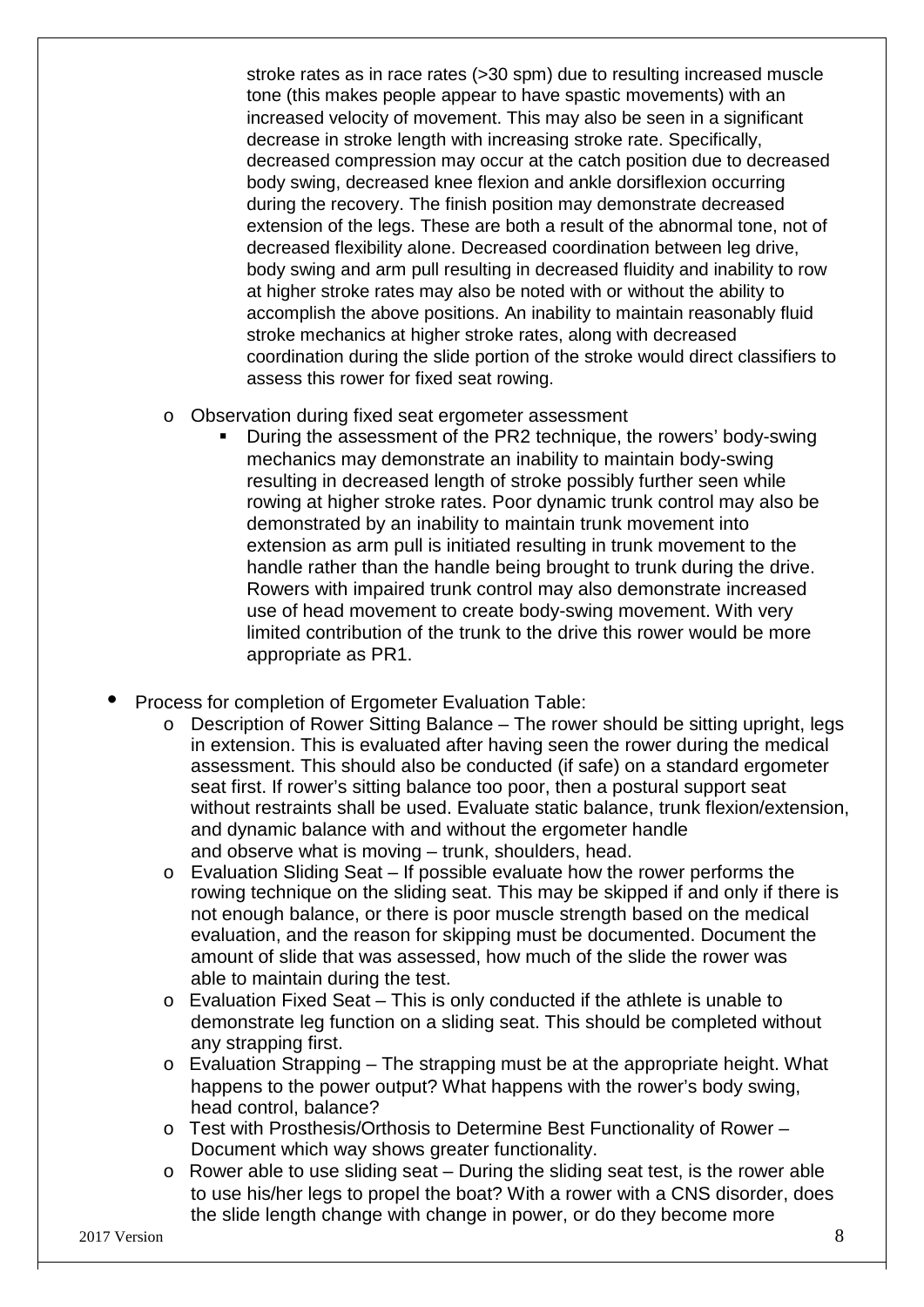uncoordinated? Do they improve their power output and slide as would be expected with an able-bodied rower?

- o Rower coordination <30 spm –How does the rower perform the stroke at stroke rates <30 strokes per minute? Consider this over a longer period of time for rowers with CNS involvement.
- o Rower Coordination >30 spm –How does the rower perform the stroke at stroke rates higher than 30 strokes per minute? Does the slide length change? Does their coordination change? Does their power output change? Consider this over a longer period of time for rowers with CNS involvement.
- o Rower Trunk Flexion/Extension Describe the rower's trunk flexion and extension during the rowing movement. Consider fluidity of movement. Consider range of movement at the trunk. Is the movement coming from the pelvic area, or is it coming from the upper back/shoulder region? Is their movement smooth or jerky?
- o Ability to Maintain Power Throughout Test If the answer is "no", documentation must be provided as to WHY power was not maintained during the test.

## **Likely Conclusions**

It is important to always confirm that what is being observed concurs with the medical assessment, or can in some way be attributed to a physical disability. Keep in mind that the rower may not be representing his/her true ability. Also keep in mind that any inadequacies on the ergometer may be due to lack of training, rather than a physical disability appropriate to a particular sport class.

- 1. Sliding seat observations (Ask yourself: Do the legs propel the boat?)
	- If the rower is able to demonstrate full body swing and utilise at least 50% of the available slide and maintain power over 15-20 strokes, then PR3 sport class should be confirmed.
	- If the rower demonstrates a significant increase in power when the slide is used then PR3 sport class should be confirmed.
	- If the rower is able to demonstrate full body swing but is unable to achieve 50% of the slide, or the equivalent compression to that observed in the squat test, (e.g. incapacity to flex one knee) PR2 sport class should be considered.
	- If the rower is able to demonstrate full body swing, and utilize at least 50% of the slide but the power output either drops or increases only marginally over that achieved with the trunk and arms only then PR2 sport class should be considered.
	- In the cases of rowers with CNS impairment an inability to maintain reasonably fluid stroke mechanics at higher stroke rates, along with decreased coordination during the slide portion of the stroke would direct classifiers to assess this rower for fixed seat rowing and consider the PR2 sport class.
- 2. Fixed seat observations
	- If the rower is able to swing from the hips with the trunk movement away from the backrest of more than 30 degrees **and** maintain the swing over 15-20 strokes **and** do this with enough force to propel the boat, then PR2 sport class would normally be issued.
	- If the rower is unable to swing his/her trunk more than 30 degrees without a strap and maintain it over 10-20 strokes then PR1 sport class should be considered. If a strap is applied and power output increases, then consider confirming PR1 sport class.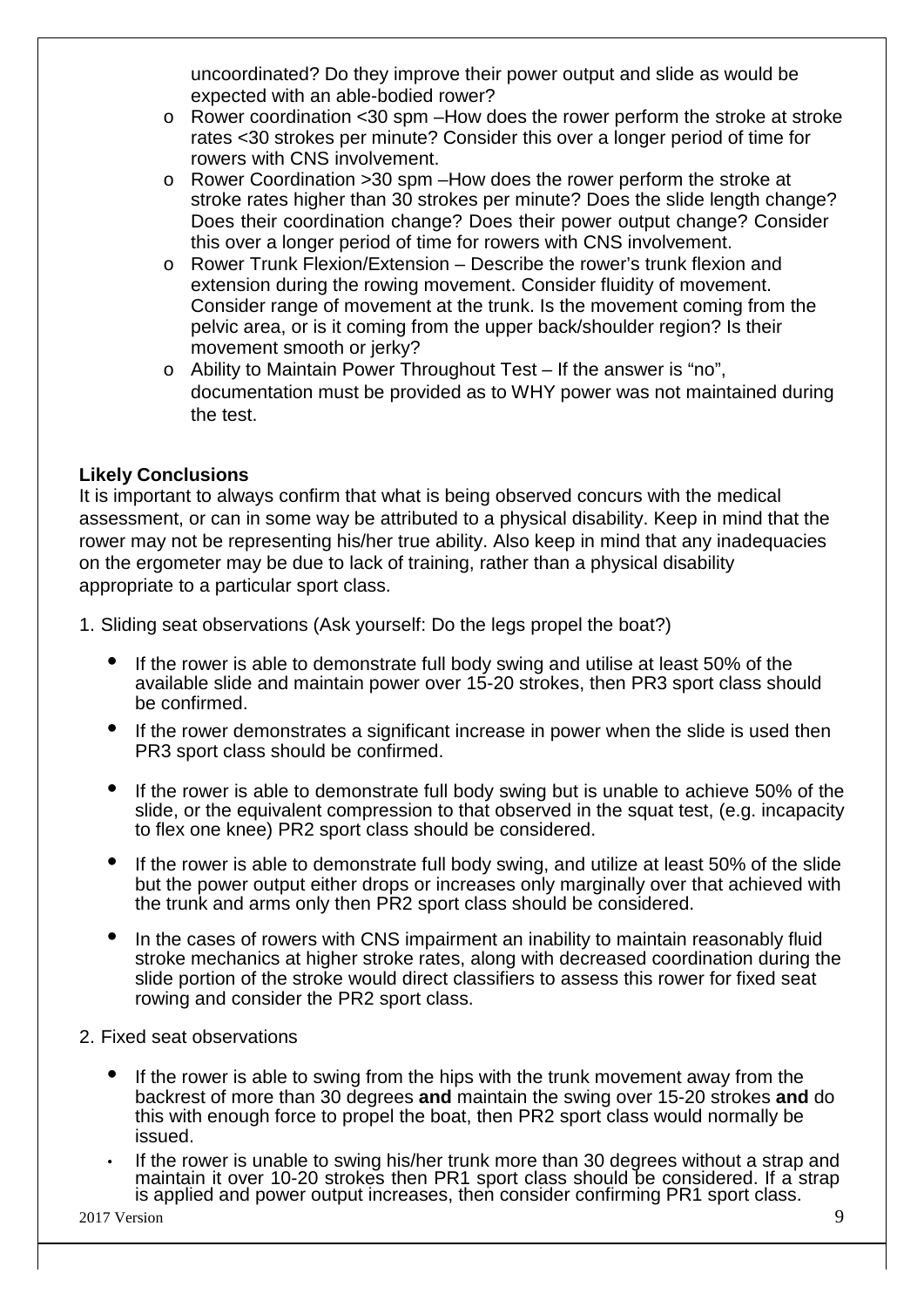• If the rower is unable to lean forward from the backrest and return safely without the support of a strap, consider issuing PR1 sport class.

Detailed documentation of the classifiers' findings is paramount to accurate classification, and should be as complete as possible. The FISA Technical Classifier should record a clear statement on the application form of the rower's functional ability as observed through the ergometer test, having regard to the FISA functional objectives for each sport class as recorded above.

Remember that any time the rower's disability may improve, or their lack of fitness or decreased length of time involved with adaptive rowing may be affecting their sport class, they should receive Review Sport Class Status. This will ensure that the rower's status will be reviewed at least once a year. When issuing a Review Sport Class, also include a "Review by" date.

## **PART THREE: ON-WATER OBSERVATION (not obligatory)**

#### **FISA Medical and Technical Classifiers**

The medical and technical classifiers will both observe the rower while on the water, while training and/or racing. A translator shall be used to provide instruction to the rower directed by the classifiers. The rower's coach is also encouraged to attend this portion as an observer only. The coach may act as a translator only when another translator is not available.

#### **Materials Needed**

- Appropriate boat for rower
- Appropriate rigging for optimum safety that follows the guidelines set out by FISA regarding equipment
- Crew members appropriate to the boat needed for the Sport Class

#### **Objectives**

The purpose of on-water observation is to confirm or otherwise that the rower has been placed in the appropriate boat class having regard to FISA's functional objectives for each class.

#### **Process**

On-water assessment should be undertaken with consideration given to the water conditions and safety.

The Classifiers may request the rower being classified to perform a range of movements or tests and shall also observe the rower during normal training and racing. The Classifiers shall satisfy themselves as to the correct sport class of the rower concerned. The rower can also be observed at any moment while representing his/her rowing ability. The classifiers shall observe the rower while he/she is aware of being observed, and while he/she is not aware of being observed. If the rower uses a prosthesis or orthosis, this test shall be performed with and without the device.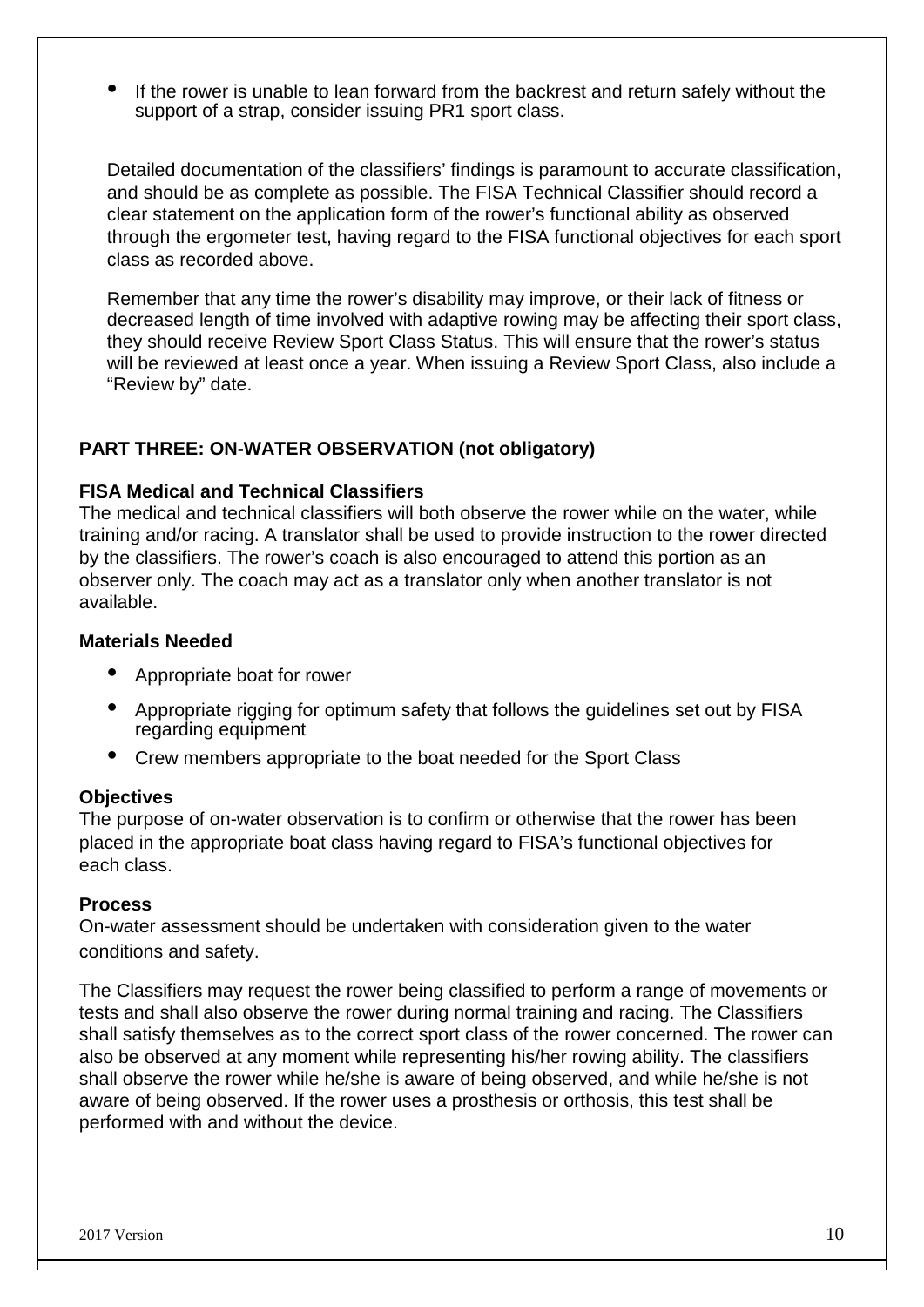## **PART 4: CONCLUSION OF CLASSIFICATION AND COMPLETION OF DOCUMENTATION**

Once confirmed with all necessary above tests, the classifiers will jointly determine the "Final Classification" and the recommended sport class and status will be noted on the application form. The application form shall be completed and signed by both classifiers. The classifiers must also print their names legibly. The rower must be informed verbally within two hours of the determination of the sport class and sport class status. The rower must also print and sign his/her name on the form. Both classifiers must agree on the sport class being issued. If after completion of all tests, there is disagreement, the rower shall be issued the more functional sport class and given review status. Remember, if a rower uses a prosthesis or orthosis, that rower shall be assessed with and without the device. Both ways shall be documented, and the more functional sport class will be issued.

An "N" (New) status will be given if the rower is not classified by a FISA International Classification Panel, or when sufficient medical documentation is not provided.

A "C" (Confirmed) sport class status will be given if the rower is classified by a FISA International Classification Panel, none of whom are from that rower's country, and the rower's status is not likely to change. The National Federation of a rower whose medical status has deteriorated is responsible for requesting a re-classification by submitting the appropriate medical documentation explaining the change in the medical condition. This information shall be submitted to FISA and the Head of Classification.

An "R" (Review) status will be given if the rower is classified by a FISA International Classification Panel and the rower has a progressive disability that may improve, and/or at least one member of the panel is from that rower's country, or there is any question regarding the sport class issued. Review status may also be issued if the rower has a newly diagnosed disability that may change with time. When Review status is issued, be sure to document the "Review By" date on the form. The National Federation is responsible for requesting a re-classification by submitting the appropriate medical documentation explaining the change in the medical condition. This information shall be submitted to FISA and the Head of Classification.

Once complete, all forms are to be forwarded to FISA addressed as follows:

Para-rowing Classification FISA, the International Rowing Federation Maison du Sport International Avenue de Rhodanie 54 1007 Lausanne SWITZERLAND Tel. +41-21-617-8373 Fax +41-21-617-8375

Forms must also be faxed or scanned and sent via email to Daniela.oronova@fisa.org if the rower plans to compete in the World Rowing Championships, International Regatta, Paralympic Qualification Regatta, or Paralympic Regatta, or has been classified as not eligible to compete as a Pararower. If the rower plans only to compete in a local or National Competition, the forms should not be forwarded to FISA. Rather, they should be scanned and emailed directly to the FISA Head of Classification at classification@fisa.org.

Copies of all forms should be forwarded to the national federation of the rowers concerned.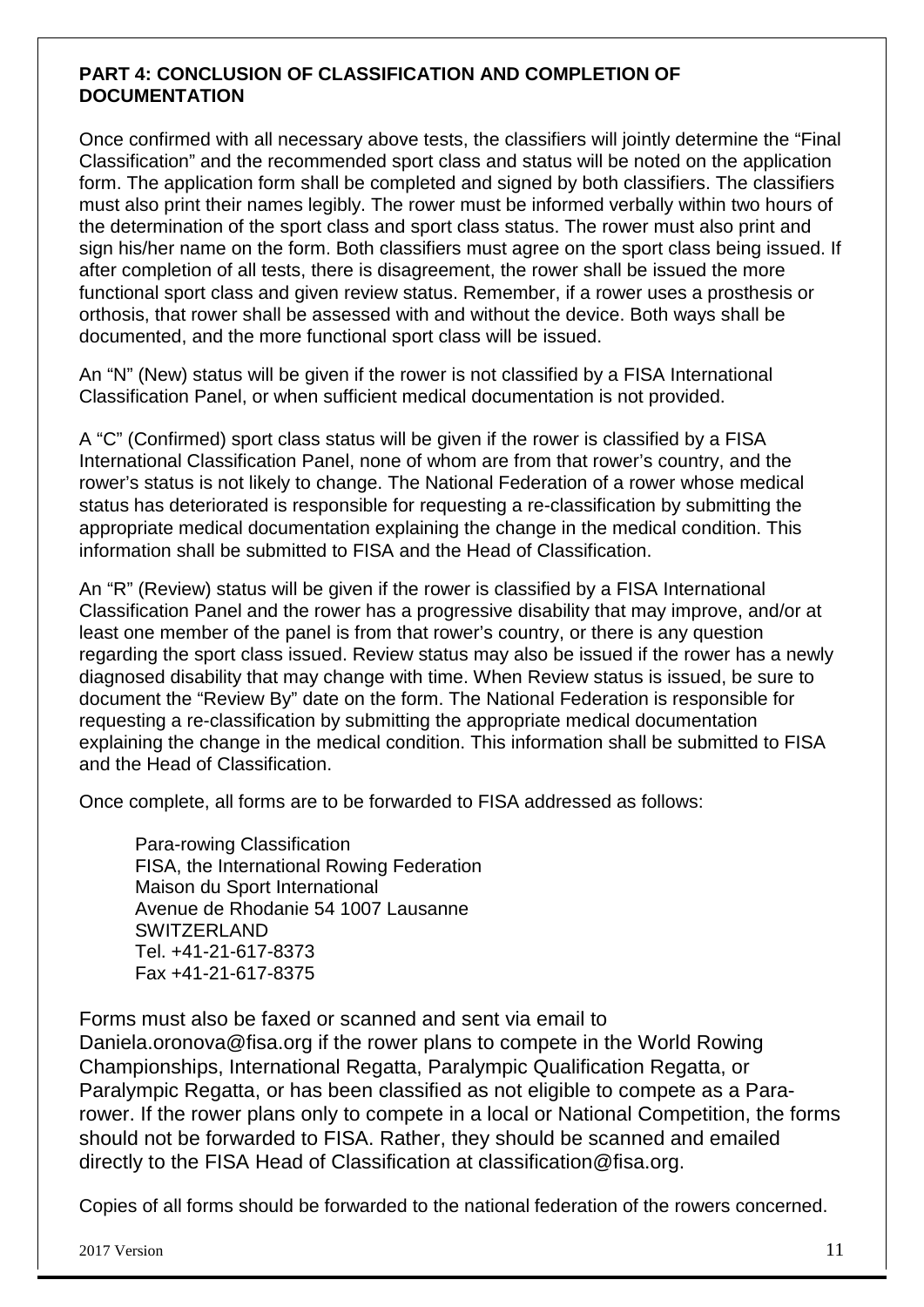## Appendix 1

## *FLOWCHART FOR MEDICAL CLASSIFIERS*

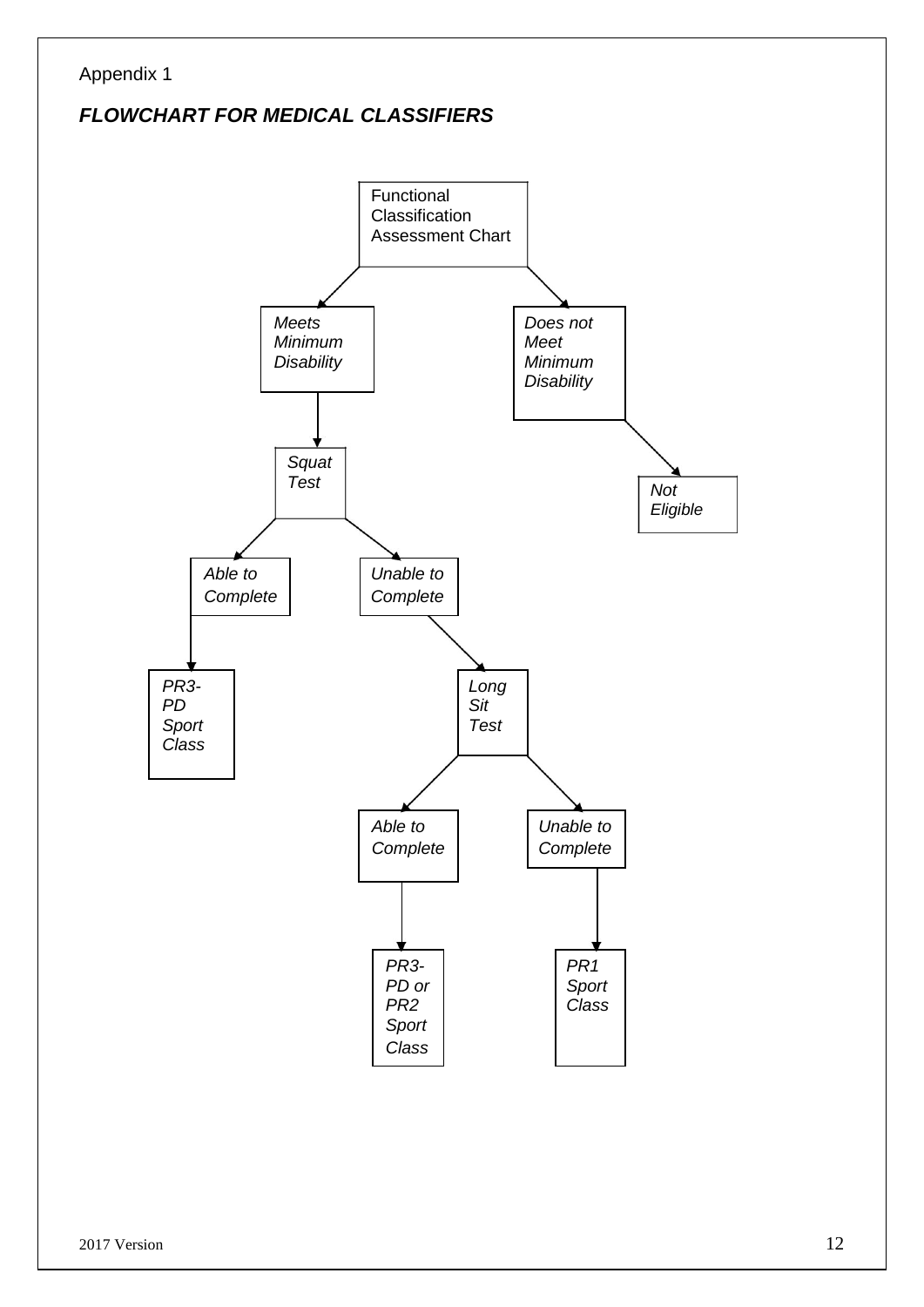## *Appendix 2 FLOWCHART FOR TECHNICAL CLASSIFIERS*

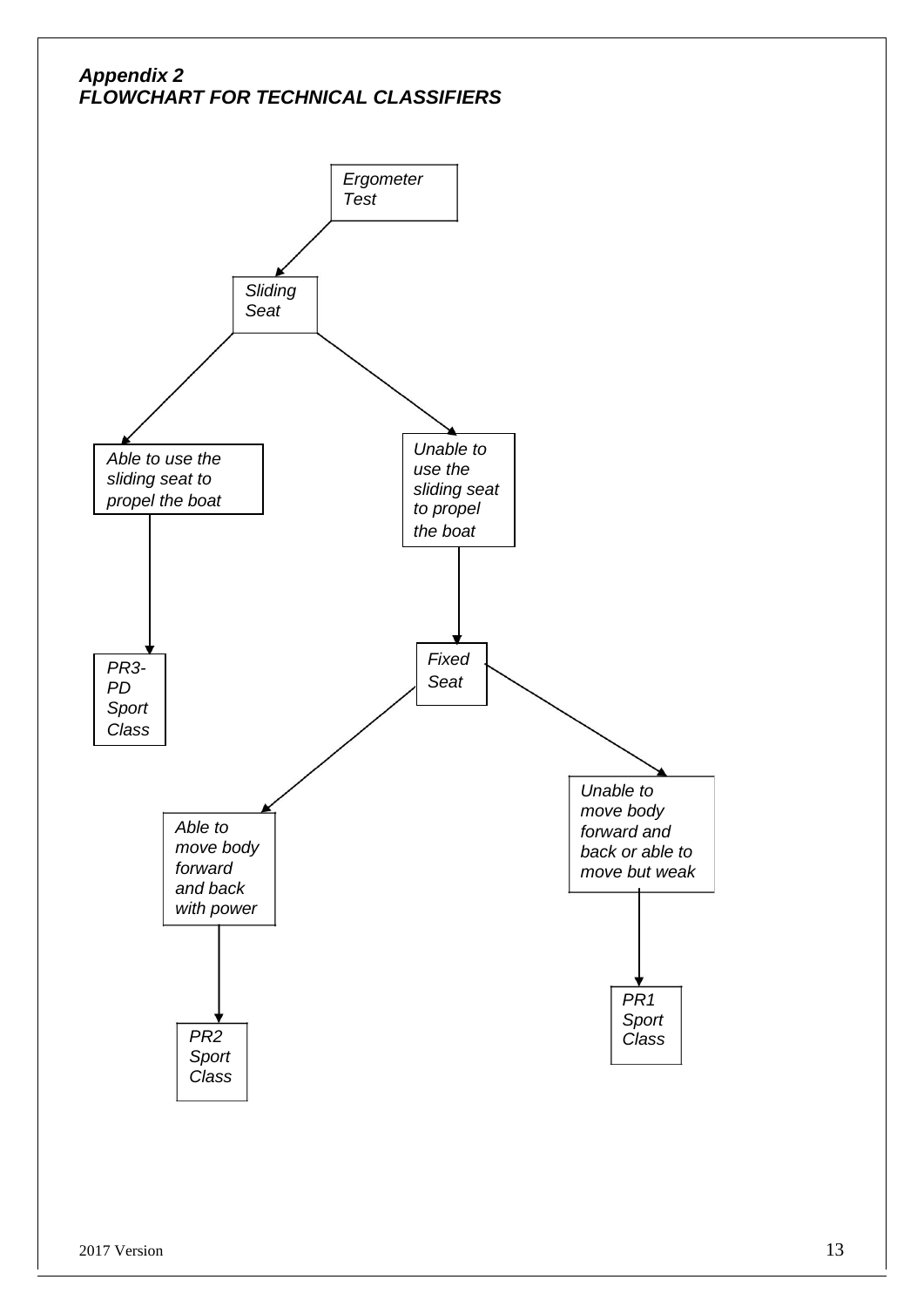#### **Appendix 3**

#### TEST INSTRUCTIONS FOR COORDINATION FOR ROWERS WITH CENTRAL NERVOUS SYSTEM DISORDER ONLY

|                | Set up                      | Start position                         | End position                 |
|----------------|-----------------------------|----------------------------------------|------------------------------|
| Finger         | Sitting in chair or         | Full finger flexion with palms         | Full finger extension with   |
| flexion $&$    | wheelchair, may be          | down                                   | palms down                   |
| extension      | supported at trunk-must     |                                        |                              |
|                | feel safe and secure during |                                        |                              |
|                | test                        |                                        |                              |
| Wrist          | Sitting in chair or         | Full wrist flexion with palms          | Full wrist extension with    |
| flexion $&$    | wheelchair, may be          | down                                   | palms down                   |
| extension      | supported at trunk-must     |                                        |                              |
|                | feel safe and secure during |                                        |                              |
|                | test                        |                                        |                              |
| Elbow          | Sitting in chair or         | Full elbow extension with              | Full elbow flexion with      |
| flexion $&$    | wheelchair, may be          | palms down, shoulders                  | palms down, shoulders        |
| extension      | supported at trunk-must     | neutral                                | neutral                      |
|                | feel safe and secure during |                                        |                              |
|                | test                        |                                        |                              |
| Shoulder       | Sitting in chair or         | Shoulders flexed to 120 <sup>°</sup> , | Full shoulder extension,     |
| flexion &      | wheelchair, may be          | elbows flexed                          | elbows flexed                |
| extension      | supported at trunk-must     |                                        |                              |
|                | feel safe and secure during |                                        |                              |
|                | test                        |                                        |                              |
| Knee           | Sitting on plinth or table, | Knees at full flexion allowed          | Knees fully extended         |
| flexion and &  | may support self with upper | by plinth                              |                              |
| extension      | extremities—must feel safe  |                                        |                              |
|                | and secure during test      |                                        |                              |
| Ankle          | Sitting on plinth or table, | Ankles at full plantarflexion          | Ankles at full dorsiflexion  |
| dorsiflexion & | may support self with upper |                                        |                              |
| plantarflexion | extremities-must feel safe  |                                        |                              |
|                | and secure during test      |                                        |                              |
| Hip            | Lower extremity rowing      | Ankles fully dorsiflexed,              | Ankles plantarflexed, knees  |
| flexion &      | simulation                  | knees fully flexed, hips flexed        | extended, hips open          |
| extension      | Sitting on chair behind     | to full body compression               | (simulating finish position) |
|                | ergometer with feet on      | (simulating catch position)            | with or without postural     |
|                | sliding seat(s) of 1 or 2   |                                        | slump                        |
|                | $ergometer(s)$ (no shoes)   |                                        |                              |

Scoring for coordination is as follows:

Consider symmetry left to right

5= Able to move from start to end positions fluidly and consistently, maintaining full ROM of this movement. 4 = Almost full ROM, with slight spasticity and slight increase in muscle tone and/ or slight coordination problems

3 = Moderate ROM, moderate spasticity, with tone restricting movement and/or moderate

coordination problems

2 = Severely restricted ROM, severe spasticity-hypertonic muscle stiffness present and/or severe coordination problems

1 = Very severely restricted ROM due to severe hypertonic muscle stiffness and/or very minimally coordinated movements

 $0 = No$  functional movement at all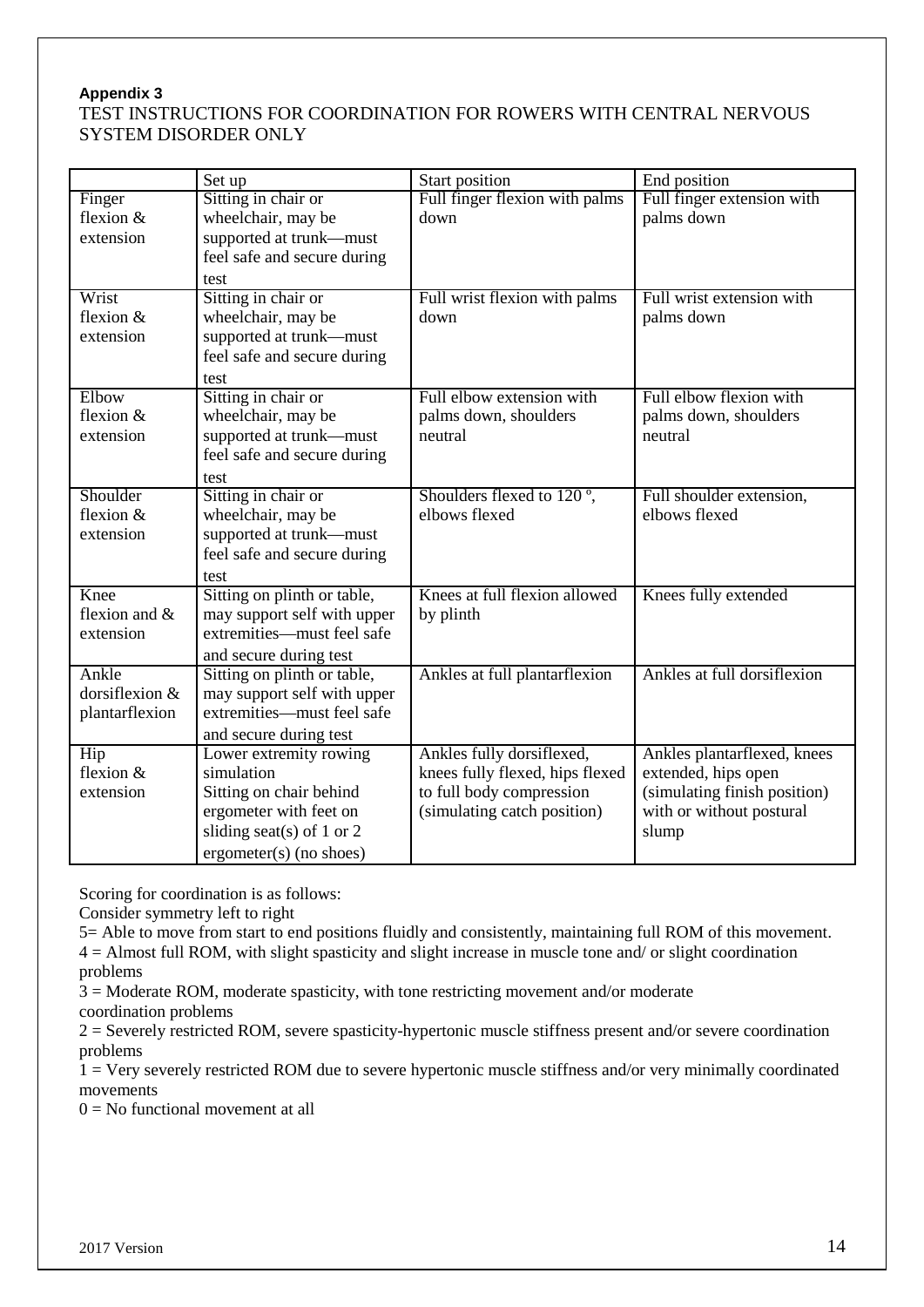## **APPENDIX 4**

## CODE OF CONDUCT AUTHORIZED INTERNATIONAL, NATIONAL, AND TRAINEE CLASSIFIERS

- 1. Respect the rowers and coaches/teams by
	- i) Showing appropriate awareness of a rower's ability during the classification process and offering assistance only when explicitly asked to do so
	- ii) Respecting the rower's privacy during the classification process and treating their information confidentially
	- iii) Maintaining a courteous attitude during the classification process and officiating of the competition
	- iv) Involving the rower in discussions in matters pertaining to their own classification, technical issues, and explaining the results.
	- v) Handling protests according to the procedures in a fair, nonthreatening, and non-arbitrary manner.
- 2. Respect the rules by
	- i) Precisely following the clearly defined procedures for completing medical and technical classification as set forth by the FISA Pararowing Commission
	- ii) Making the procedures clear and transparent to the rower and coaches/team managers
	- iii) Disclosing any relationship with a rower or involvement in a prior classification that may constitute a conflict of interest.
- 3. Respect the decision making process by
	- i) Treating discussions about a rower's classification as confidential information and refraining from discussing the details of individual rower's classification with any person or national federation.
	- ii) Not criticizing decisions by other classifiers, technical advisors, or FISA officials.
	- iii) Allowing the FISA Chief Classifier to be the spokesperson for final decisions.
	- iv) Recognizing that participants on International Classification Panels are acting for the sport of Rowing and the fairness of the classification process and not for any individual national federation.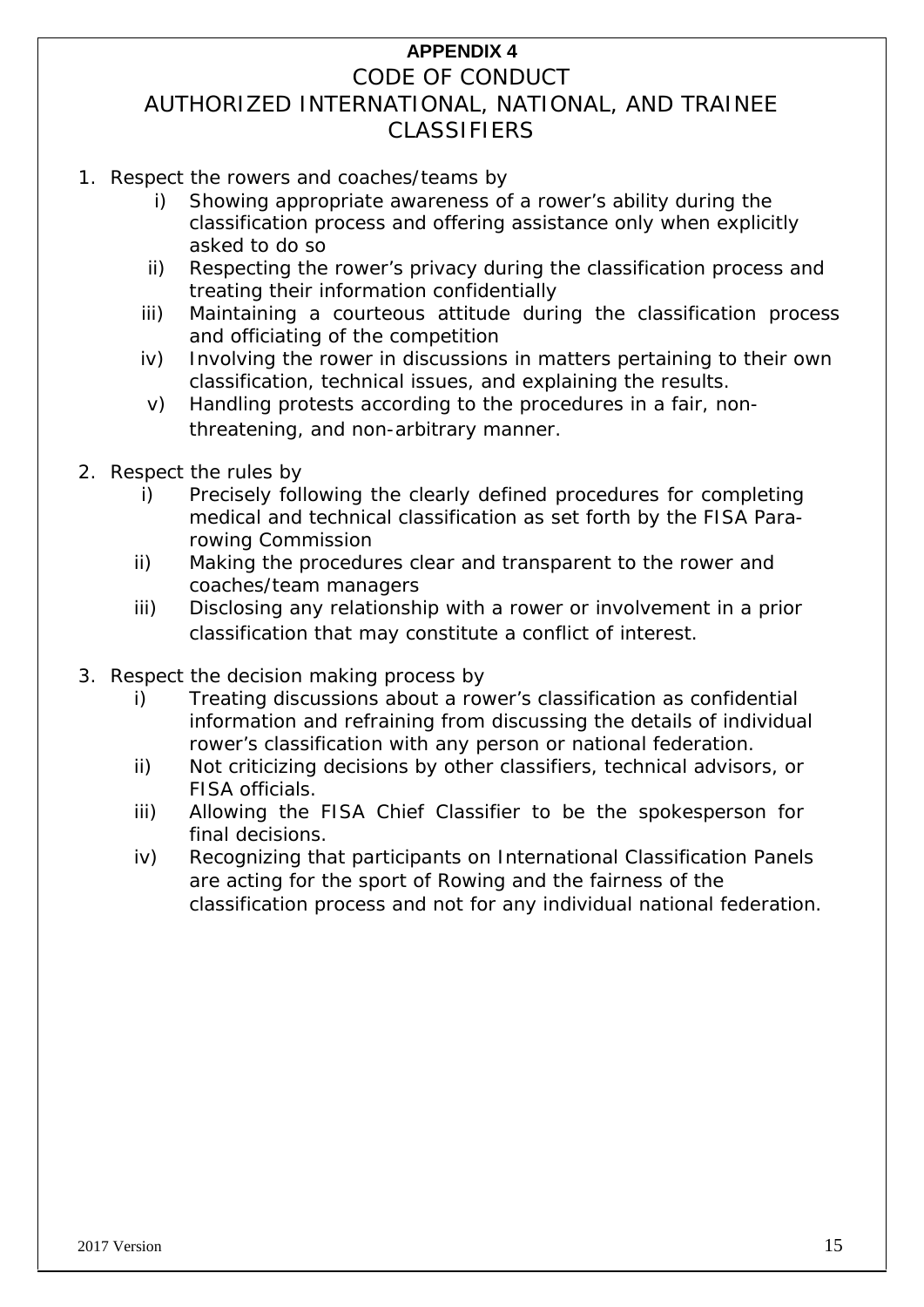#### **Athlete Evaluation Consent Form**

- 1. I agree to undergo the Athlete Evaluation process detailed in the FISA Classification Regulations and administered by a designated FISA Classification Panel. I understand that this process may require me to participate in sport-like exercises and activities which may include me being observed whilst competing. I understand that there is a risk of injury in participating in exercises and activities. I confirm that I am healthy enough to participate in Athlete Evaluation.
- 2. I understand that I have to comply with the requests made by the Classification Panel. This includes providing sufficient documentation so as to allow a Classification Panel to determine whether I comply with the eligibility requirements for Para-Rowing. I understand that if I fail to comply with any such request then Athlete Evaluation may be suspended without a Sport Class being allocated to me.
- 3. I understand that Athlete Evaluation requires me to give my best effort, and that any Intentional Misrepresentation of my skills, abilities and/ or the degree of my Impairment during Athlete Evaluation may result in me facing disciplinary action (see IPC Intentional Misrepresentation Rules in the IPC Handbook, Section 2, Chapter 1.3).
- 4. I understand that Athlete Evaluation is a judgment process and I agree to abide by the judgment of the Classification Panel. If I do not agree with the decision of the Classification Panel, I agree to abide by the Protest process as defined in the Classification Regulations.
- 5. I agree to be videotaped and photographed during the Athlete Evaluation process and that this may include my activity on and off the field of play during the Competition.
- 6. I agree and consent to FISA processing my personal data in any format, including my full name, country, date of birth, sport, Sport Class, Sport Class Status and relevant medical information. I agree and consent to my name, country and Sport Class and Sport Class Status being published by FISA and shared with third parties such as Competition Organisers.

 I wish to assist FISA in developing the Classification system and therefore allow my data collected during Athlete Evaluation and video material recorded during training and competition to be used for research and educational purposes by FISA. I understand that I may withdraw this consent at any time, and that any data held will be rendered anonymous and retained in a form in which identification of the individual is not disclosed.

| Printed name of the athlete                                                                  | Signature | Date |
|----------------------------------------------------------------------------------------------|-----------|------|
| Parent / Guardian*<br>*This is mandatory if the Athlete is under eighteen (18) years of age. | Signature | Date |
|                                                                                              |           |      |
| Printed name of Witness                                                                      | Signature | Date |
| 2017 Version                                                                                 |           | 16   |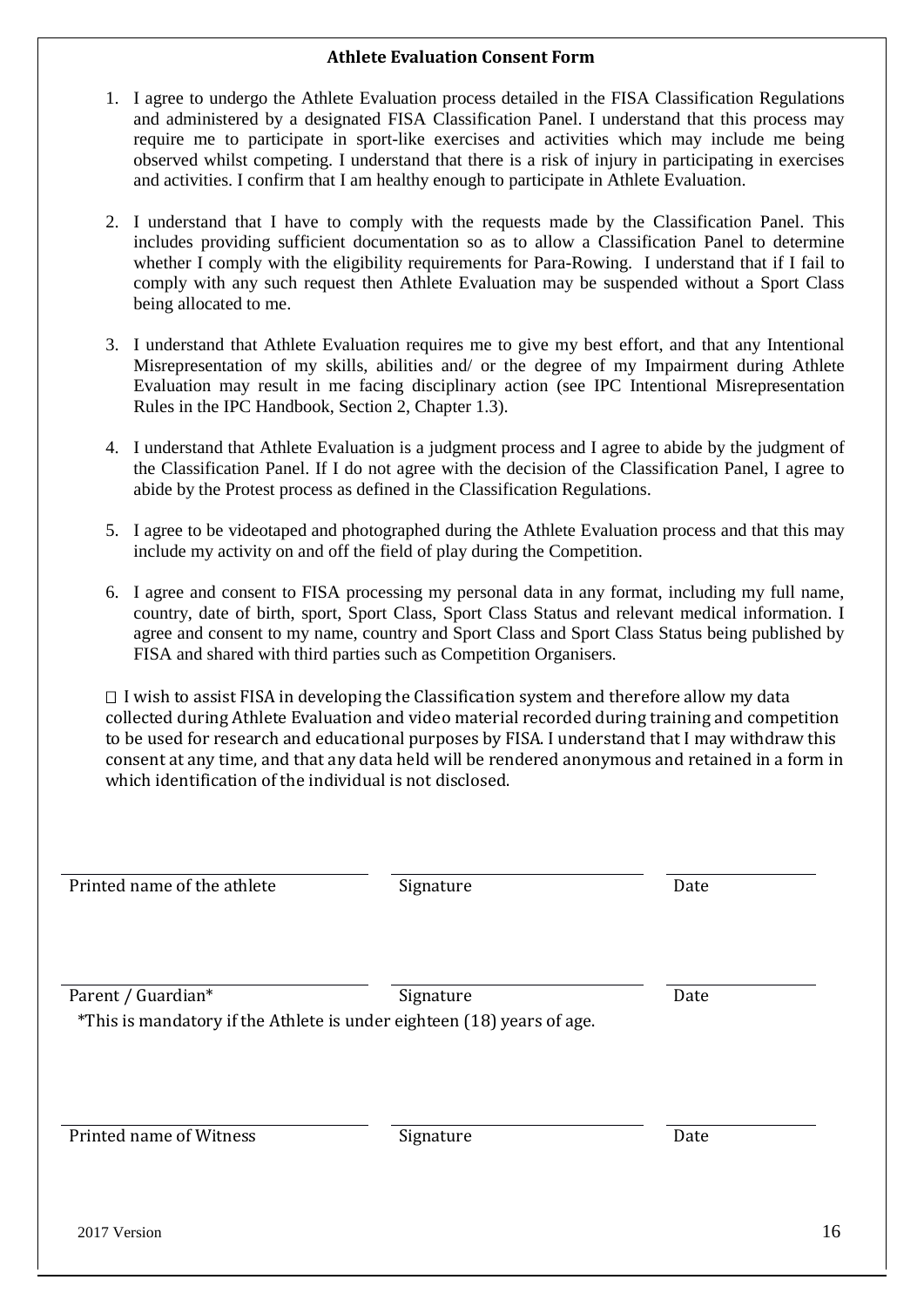| DECLARATION OF MEDICAL CONDITIONS THAT MAY REQUIRE EMERGENCY MEASURES |
|-----------------------------------------------------------------------|
| [Please print all information and complete in English]                |

| [PLEASE PRINT FULL NAME]<br>I understand that FISA requires me to state any known medical conditions that may compromise my safety on the water. I understand<br>that I must state the current management for my condition[s].<br>(Please print N/A if there are no associated medical conditions)<br>PERTINENT MEDICAL HISTORY:<br>$\Box$ Diabetes $\Box$ Heart Disease $\Box$ Cancer $\Box$ Stroke $\Box$ Recent Fracture $\Box$ Asthma $\Box$ Hypertension (high blood pressure)<br><b>Possible Medical Complications:</b><br>as I observe the recommended management for the condition.<br>SIGNATURE of PARENT/GUARDIAN/WARD [UNDER AGE 18]: _______________________________ |  |
|----------------------------------------------------------------------------------------------------------------------------------------------------------------------------------------------------------------------------------------------------------------------------------------------------------------------------------------------------------------------------------------------------------------------------------------------------------------------------------------------------------------------------------------------------------------------------------------------------------------------------------------------------------------------------------|--|
| I understand that if I fail to state any known medical conditions and if this condition results in having to perform a rescue, I<br>will automatically be deemed ineligible for the present competition. I also understand that if a condition becomes evident<br>for the first time during competition and is diagnosed at the time, e.g. dehydration, I will still be eligible to compete as long                                                                                                                                                                                                                                                                              |  |
|                                                                                                                                                                                                                                                                                                                                                                                                                                                                                                                                                                                                                                                                                  |  |
|                                                                                                                                                                                                                                                                                                                                                                                                                                                                                                                                                                                                                                                                                  |  |
|                                                                                                                                                                                                                                                                                                                                                                                                                                                                                                                                                                                                                                                                                  |  |
|                                                                                                                                                                                                                                                                                                                                                                                                                                                                                                                                                                                                                                                                                  |  |
|                                                                                                                                                                                                                                                                                                                                                                                                                                                                                                                                                                                                                                                                                  |  |
|                                                                                                                                                                                                                                                                                                                                                                                                                                                                                                                                                                                                                                                                                  |  |
|                                                                                                                                                                                                                                                                                                                                                                                                                                                                                                                                                                                                                                                                                  |  |
|                                                                                                                                                                                                                                                                                                                                                                                                                                                                                                                                                                                                                                                                                  |  |
|                                                                                                                                                                                                                                                                                                                                                                                                                                                                                                                                                                                                                                                                                  |  |
|                                                                                                                                                                                                                                                                                                                                                                                                                                                                                                                                                                                                                                                                                  |  |
|                                                                                                                                                                                                                                                                                                                                                                                                                                                                                                                                                                                                                                                                                  |  |
|                                                                                                                                                                                                                                                                                                                                                                                                                                                                                                                                                                                                                                                                                  |  |
|                                                                                                                                                                                                                                                                                                                                                                                                                                                                                                                                                                                                                                                                                  |  |
|                                                                                                                                                                                                                                                                                                                                                                                                                                                                                                                                                                                                                                                                                  |  |
|                                                                                                                                                                                                                                                                                                                                                                                                                                                                                                                                                                                                                                                                                  |  |
|                                                                                                                                                                                                                                                                                                                                                                                                                                                                                                                                                                                                                                                                                  |  |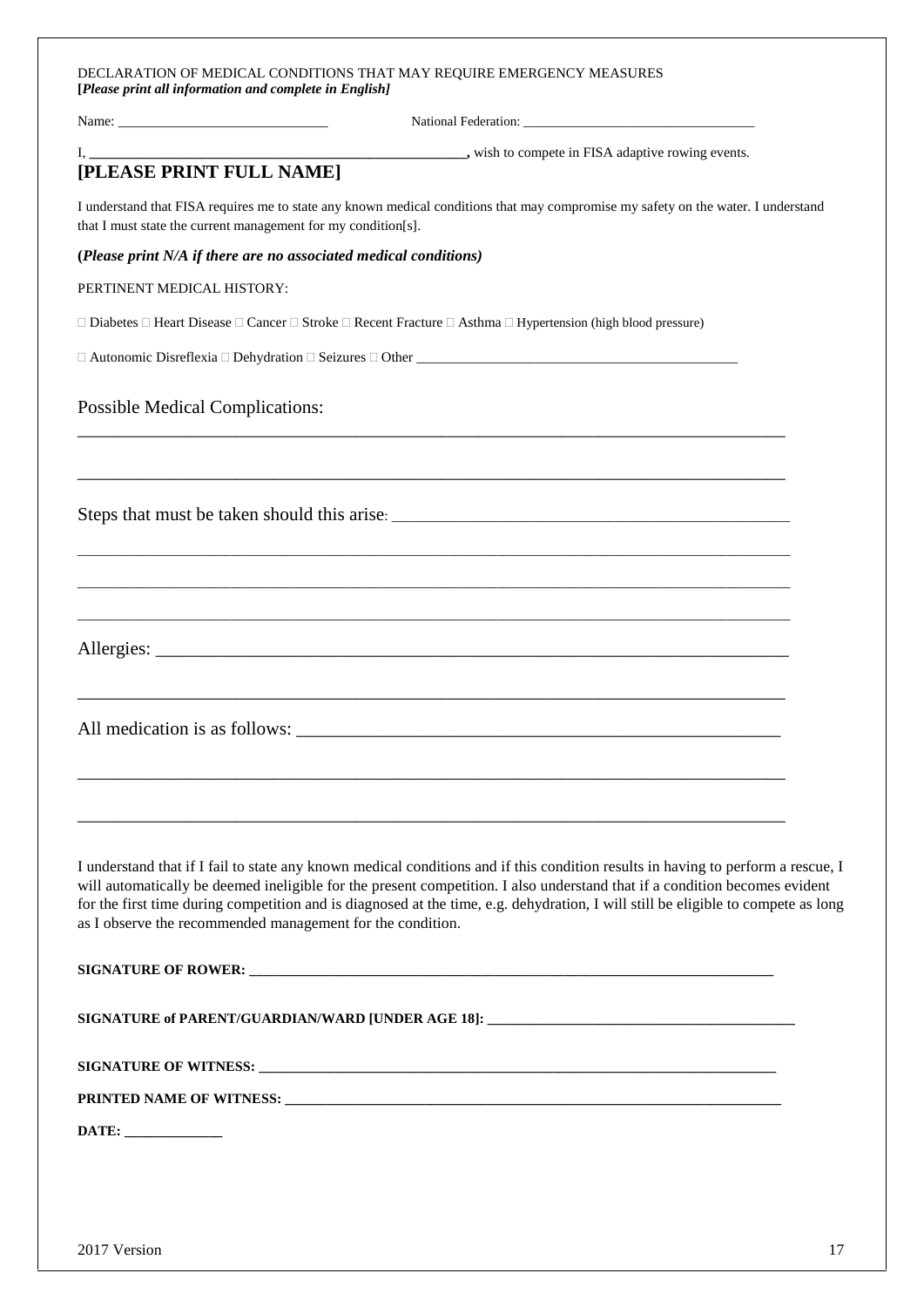| FISA PARA-ROWING CLASSIFICATION APPLICATION FORM<br>Please complete in English                                                                                                                                                                                                                                                |                                              |                                |                  |    |
|-------------------------------------------------------------------------------------------------------------------------------------------------------------------------------------------------------------------------------------------------------------------------------------------------------------------------------|----------------------------------------------|--------------------------------|------------------|----|
|                                                                                                                                                                                                                                                                                                                               |                                              |                                |                  |    |
|                                                                                                                                                                                                                                                                                                                               |                                              |                                |                  |    |
|                                                                                                                                                                                                                                                                                                                               |                                              |                                |                  |    |
| Please attach the following documentation as appropriate to the application:<br>PR3-VI: diagnostic test documentation (including VI Medical Form signed by an ophthalmologist).<br>PR3-PD, PR2, PR1: FISA Medical Diagnostics Form signed by a physician, including other required information, in<br>clear English language. |                                              |                                |                  |    |
|                                                                                                                                                                                                                                                                                                                               |                                              |                                |                  |    |
| For Classifier's Use Only                                                                                                                                                                                                                                                                                                     |                                              |                                |                  |    |
| Diagnosis+ Associated Diagnosis+ other Comments:                                                                                                                                                                                                                                                                              |                                              |                                |                  |    |
|                                                                                                                                                                                                                                                                                                                               |                                              |                                |                  |    |
| <b>Physical Disability:</b>                                                                                                                                                                                                                                                                                                   |                                              |                                |                  |    |
| □ Spinal Level Impaired _______________________________Complete / Incomplete since_________________                                                                                                                                                                                                                           |                                              |                                |                  |    |
|                                                                                                                                                                                                                                                                                                                               |                                              |                                |                  |    |
| $\Box$ Documentation of Disability Attached (Mandatory)                                                                                                                                                                                                                                                                       |                                              |                                |                  |    |
| Progressive: Yes / No                                                                                                                                                                                                                                                                                                         | Seizures: Yes / No                           |                                | Asthma: Yes / No |    |
| Ability to Walk: Yes / No                                                                                                                                                                                                                                                                                                     | Crutches/Aids: Yes / No Wheelchair: Yes / No |                                |                  |    |
| Length of time rowing as a para rower: _________Years ___________________Months                                                                                                                                                                                                                                               |                                              |                                |                  |    |
| <b>Para Rowing Competition Experience:</b>                                                                                                                                                                                                                                                                                    |                                              | Years Number of events:        |                  |    |
| Eligible for PR3 Mix2x________________(loss of at least 20 points in one limb)                                                                                                                                                                                                                                                |                                              |                                |                  |    |
| Final Classification:<br>$\Box$ New                                                                                                                                                                                                                                                                                           |                                              | Review Review Date: __________ | $\Box$ Confirmed |    |
| Signature, FISA Classifier (Medical)                                                                                                                                                                                                                                                                                          | Signature, FISA Classifier (Technical)       |                                | Signature, Rower |    |
| Print Name                                                                                                                                                                                                                                                                                                                    | Print Name                                   |                                | Print Name       |    |
| 2017 Version                                                                                                                                                                                                                                                                                                                  |                                              |                                |                  | 18 |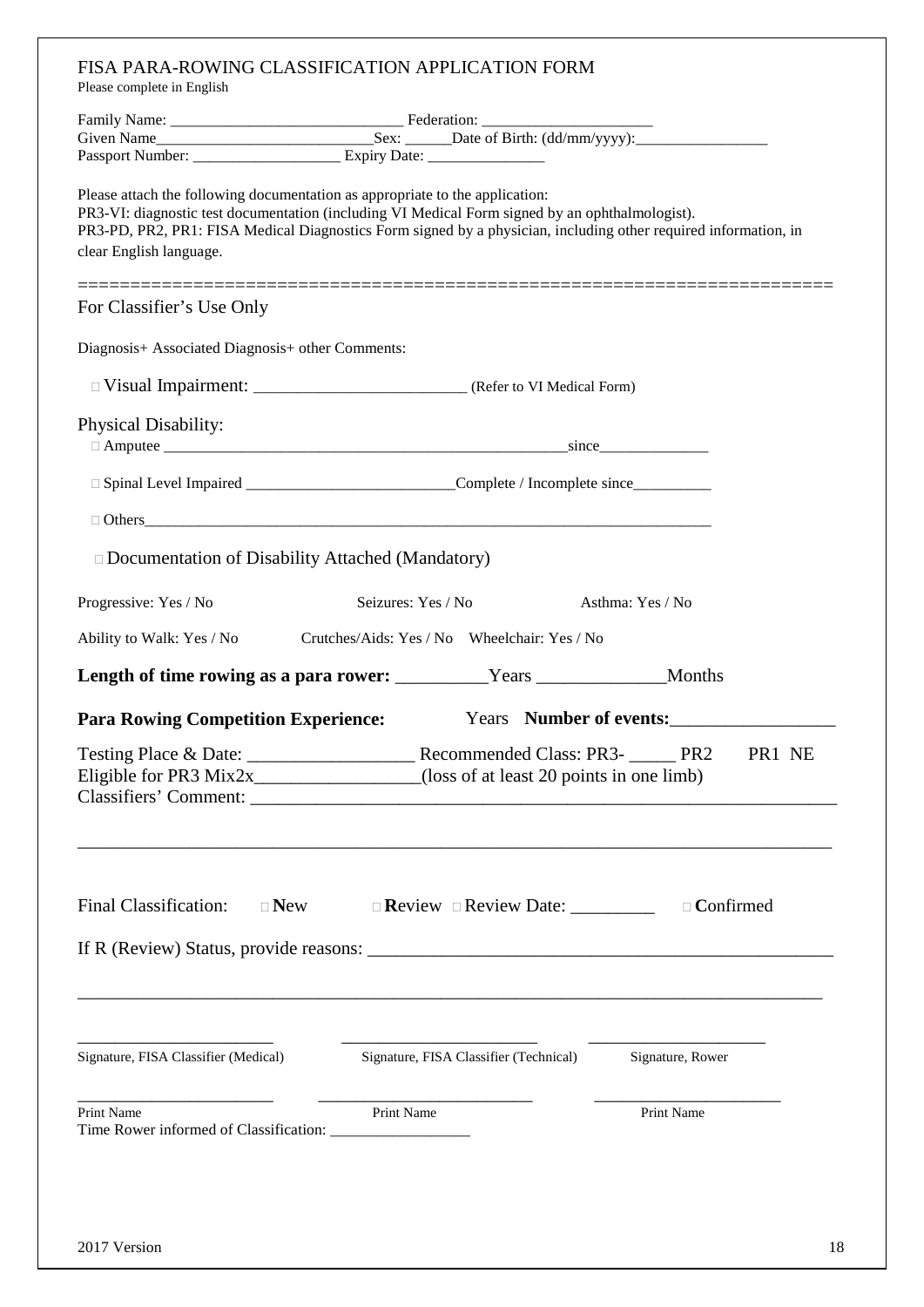#### **FISA PARA-ROWING FUNCTIONAL CLASSIFICATION ASSESSMENT CHART**

#### **Rower Name:** Federation:

| <b>Functional Classification Test</b> | Muscle Strength or Coordination                    |  | Range of Movement      |              |  |      |
|---------------------------------------|----------------------------------------------------|--|------------------------|--------------|--|------|
|                                       | $(0-5 \text{ scale}, \text{no} +/- \text{ scale})$ |  | $(0-10 \text{ scale})$ |              |  |      |
| <b>UPPER LIMBS</b>                    | <b>Right</b>                                       |  | Left                   | <b>Right</b> |  | Left |
| <b>Shoulders</b>                      |                                                    |  |                        |              |  |      |
| Flexion                               |                                                    |  |                        |              |  |      |
| Extension                             |                                                    |  |                        |              |  |      |
| <b>Elbows</b>                         |                                                    |  |                        |              |  |      |
| Flexion                               |                                                    |  |                        |              |  |      |
| Extension                             |                                                    |  |                        |              |  |      |
| <b>Wrists</b>                         |                                                    |  |                        |              |  |      |
| Flexion                               |                                                    |  |                        |              |  |      |
| Extension                             |                                                    |  |                        |              |  |      |
| <b>Fingers</b>                        |                                                    |  |                        |              |  |      |
| Flexion                               |                                                    |  |                        |              |  |      |
| Extension                             |                                                    |  |                        |              |  |      |
| <b>TOTAL UPPER: R (80) L (80)</b>     |                                                    |  |                        |              |  |      |
|                                       |                                                    |  |                        |              |  |      |
|                                       |                                                    |  |                        |              |  |      |
| <b>LOWER LIMBS</b>                    | <b>Right</b>                                       |  | Left                   | <b>Right</b> |  | Left |
| <b>Hips</b>                           |                                                    |  |                        |              |  |      |
| Flexion                               |                                                    |  |                        |              |  |      |
| Extension                             |                                                    |  |                        |              |  |      |
| <b>Knees</b>                          |                                                    |  |                        |              |  |      |
| Flexion                               |                                                    |  |                        |              |  |      |
| Extension                             |                                                    |  |                        |              |  |      |
| <b>Ankles</b>                         |                                                    |  |                        |              |  |      |
| Flexion (Plantarflexion)              |                                                    |  |                        |              |  |      |
| Extension (Dorsiflexion)              |                                                    |  |                        |              |  |      |
| TOTAL LOWER: R (60) L (60)            |                                                    |  |                        |              |  |      |

#### *Scales for Muscular strength Total number of points: /280*

*0 No muscle contraction*

- *1 Flicker or trace of contraction*
- *2 Active movement with gravity eliminated*
- *3 Active movement against gravity through the full range of movement*
- *4 Active movement against gravity and resistance through the full range of movement*
- *5 Normal power through the full range of movement*

#### *Scales for Coordination*

*0 No functional movement at all*

*1 severely restricted ROM due to severe hypertonic muscle stiffness and/or very minimally coordinated movements*

*2 Severely restricted ROM, severe spasticity-hypertonic muscle stiffness present and/or severe coordination problems*

*3 Moderate ROM, moderate spasticity, with tone restricting movement and/or moderate coordination problems 4 Almost full ROM, with slight spasticity and slight increase in muscle tone and/ or slight coordination problems*

*5 Able to move from start to end positions fluidly and consistently, maintaining full ROM of this movement*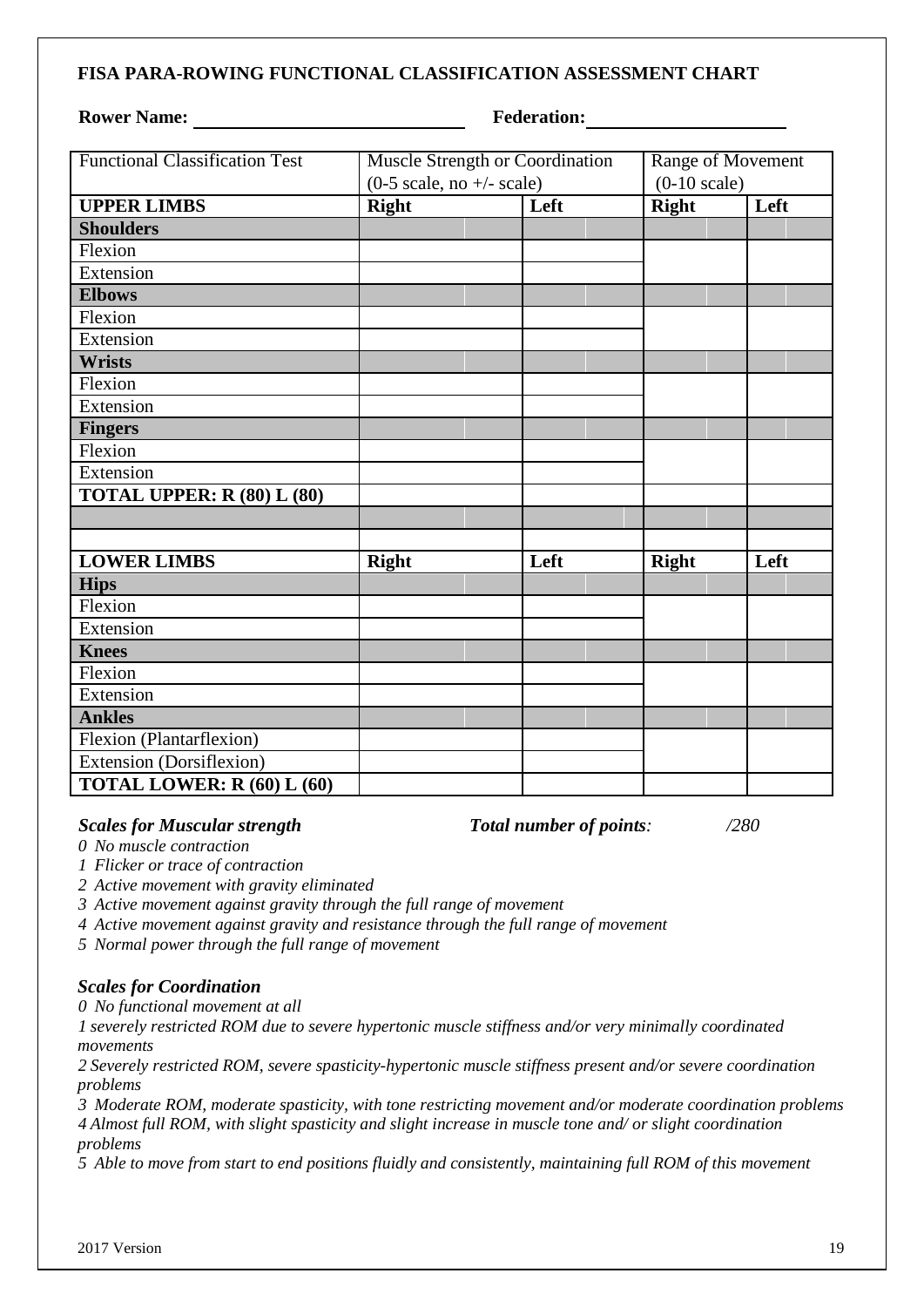

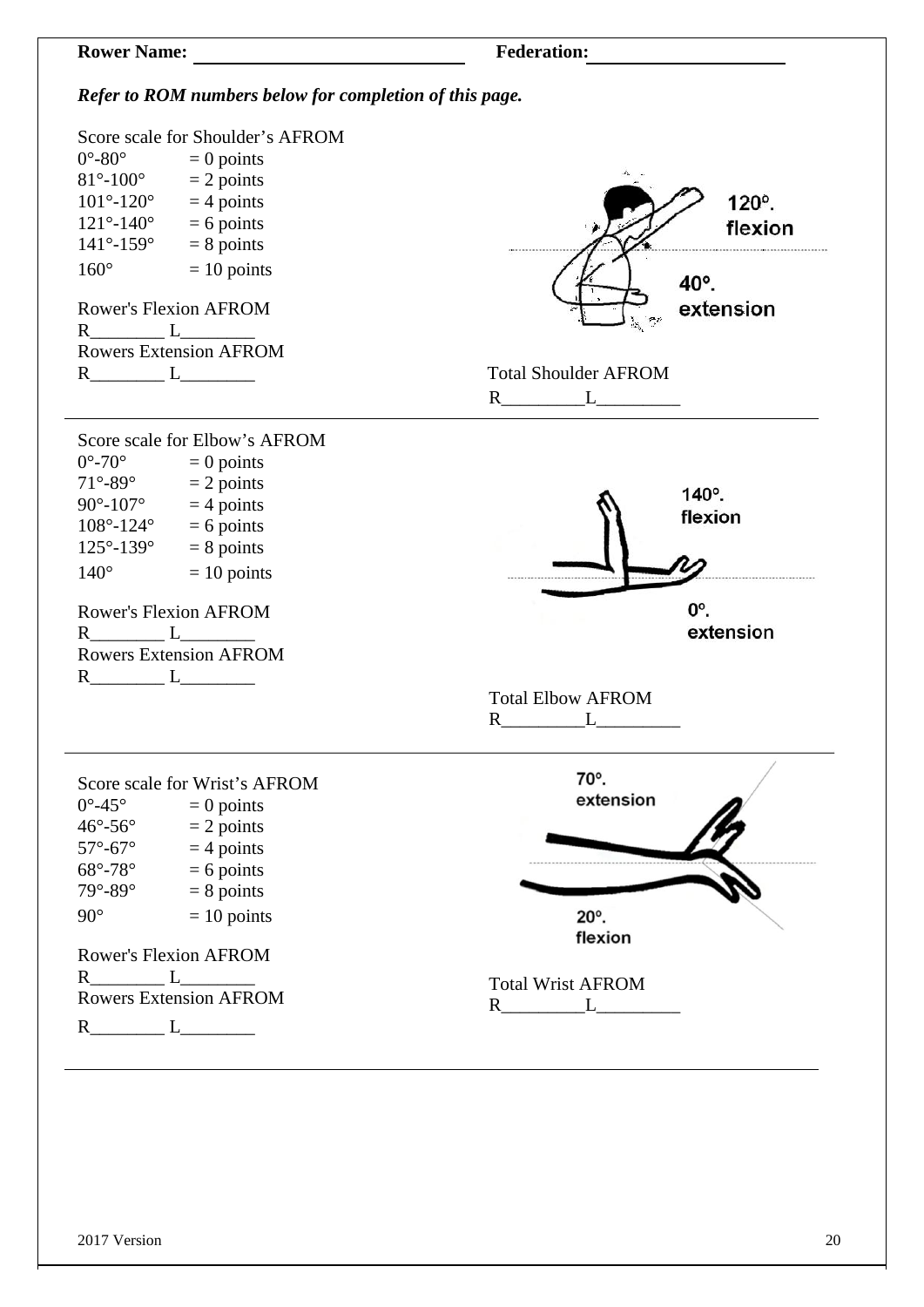| <b>Rower's Name</b>                                                | 0°.                            |
|--------------------------------------------------------------------|--------------------------------|
|                                                                    | extension                      |
| Score scale for Finger's AFROM<br>$0^{\circ}$ -45°<br>$= 0$ points |                                |
| $= 2$ points<br>$46^{\circ}$ -56 $^{\circ}$                        |                                |
| $57^\circ$ -67 $^\circ$<br>$=$ 4 points                            | 90°.                           |
| $68^\circ$ -78 $^\circ$<br>$= 6$ points                            | flexion                        |
| $= 8$ points<br>$79^\circ - 89^\circ$                              |                                |
| $90^\circ$<br>$= 10$ points                                        |                                |
| <b>Rower's Flexion AFROM</b>                                       |                                |
| $R_{\text{200}}L_{\text{200}}$                                     | <b>Total Finger AFROM</b>      |
| <b>Rowers Extension AFROM</b>                                      | $R_{\perp}$ $L_{\perp}$        |
| $R$ $L$ $L$                                                        |                                |
|                                                                    |                                |
| Score scale for Hip's AFROM                                        |                                |
| $0^{\circ}$ -45 $^{\circ}$<br>$= 0$ points                         |                                |
| $= 2$ points<br>$46^{\circ}$ -56 $^{\circ}$                        | $-20^\circ$ .                  |
| $57^\circ$ -67 $^\circ$<br>$=$ 4 points                            | extension<br>110°.             |
| $68^\circ$ -78 $^\circ$<br>$= 6$ points                            | flexion                        |
| $= 8$ points<br>$79^\circ - 89^\circ$                              |                                |
| $90^\circ$<br>$= 10$ points                                        |                                |
| <b>Rower's Flexion AFROM</b>                                       |                                |
| $R \qquad \qquad L \qquad \qquad L \qquad \qquad$                  | <b>Total Hip AFROM</b>         |
| <b>Rowers Extension AFROM</b>                                      |                                |
|                                                                    |                                |
| Score scale for Knee's AFROM                                       | $-10^{\circ}$ .                |
| $0^{\circ}$ -60 $^{\circ}$<br>$= 0$ points                         | extension                      |
| $61^{\circ} - 75^{\circ}$<br>$= 2$ points                          |                                |
| $76^\circ$ -90 $^\circ$<br>$=$ 4 points                            |                                |
| $91^{\circ} - 105^{\circ} = 6$ points                              |                                |
| $106^{\circ} - 119^{\circ}$<br>$= 8$ points                        | 130°.<br>flexion               |
| $= 10$ points<br>$120^{\circ}$                                     |                                |
| Rower's Flexion AFROM                                              |                                |
|                                                                    |                                |
| <b>Rowers Extension AFROM</b>                                      | <b>Total Knee AFROM</b>        |
|                                                                    | $R_{-}$                        |
|                                                                    |                                |
|                                                                    |                                |
| Score scale for Ankle's AFROM                                      | 20° dorsal-                    |
| $0^{\circ}$ -35 $^{\circ}$<br>$= 0$ points                         |                                |
| $36^\circ - 43^\circ$<br>$= 2$ points                              | flexion                        |
| $44^{\circ}$ -52 $^{\circ}$<br>$=$ 4 points                        |                                |
|                                                                    |                                |
| $53^{\circ}$ -61° = 6 points<br>62°-69° = 8 points                 |                                |
| $70^{\circ}$<br>$= 10$ points                                      |                                |
| Rower's Dorsi Flexion AFROM                                        | 50° plantar-                   |
|                                                                    | flexion                        |
| Rowers Plantar Flexion AFROM                                       | <b>Total Ankle AFROM</b>       |
|                                                                    | $\mathbf{L}$<br>$R$ and $\sim$ |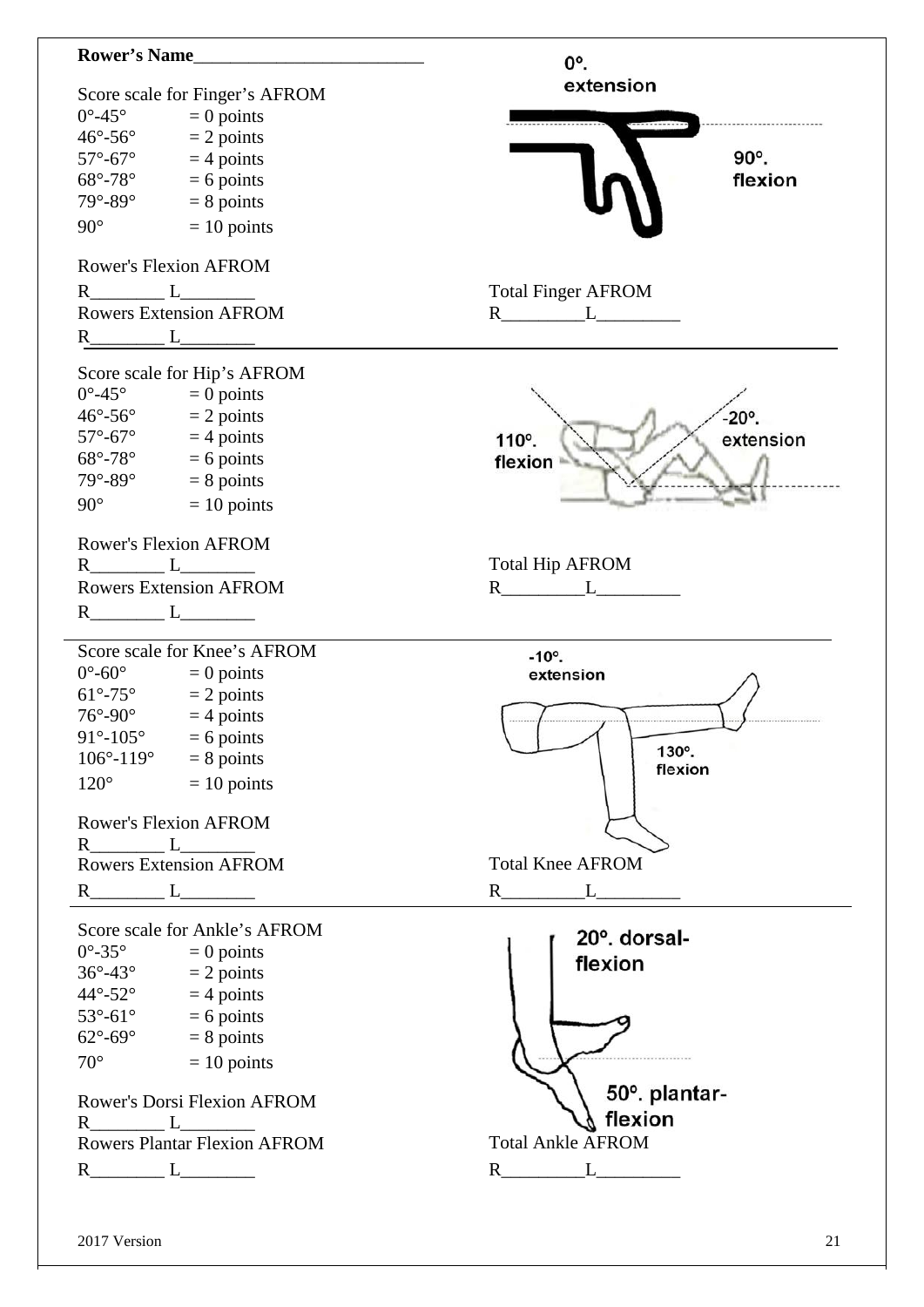| Rower's Name                                                                        |      |                                                                                                      |  |  |
|-------------------------------------------------------------------------------------|------|------------------------------------------------------------------------------------------------------|--|--|
| <b>Minimal Disability:</b><br>(Refer to Para-Rowing Functional Classification Test) |      |                                                                                                      |  |  |
| above functional classification test chart.                                         |      | Yes / No (Please circle): Minimal loss of 10 points on one limb or 15 points across two limbs in the |  |  |
| Yes / No (Please circle)                                                            |      | Full loss of three fingers on one hand.                                                              |  |  |
| Yes / No (Please circle)                                                            |      | Transmetatarsal amputation of one foot.                                                              |  |  |
| <b>SQUAT TEST</b><br>90-degree Squat Test:                                          | Pass | Fail                                                                                                 |  |  |
| <b>Comments:</b>                                                                    |      |                                                                                                      |  |  |
|                                                                                     |      |                                                                                                      |  |  |
| <b>LONG SIT TEST</b><br>Long Sit Test:                                              | Pass | Fail                                                                                                 |  |  |
|                                                                                     |      |                                                                                                      |  |  |
|                                                                                     |      |                                                                                                      |  |  |
| <b>Additional Comments:</b>                                                         |      |                                                                                                      |  |  |
|                                                                                     |      |                                                                                                      |  |  |
|                                                                                     |      |                                                                                                      |  |  |
|                                                                                     |      |                                                                                                      |  |  |
|                                                                                     |      |                                                                                                      |  |  |
|                                                                                     |      |                                                                                                      |  |  |
|                                                                                     |      |                                                                                                      |  |  |
|                                                                                     |      |                                                                                                      |  |  |
|                                                                                     |      |                                                                                                      |  |  |
|                                                                                     |      |                                                                                                      |  |  |
|                                                                                     |      |                                                                                                      |  |  |
|                                                                                     |      |                                                                                                      |  |  |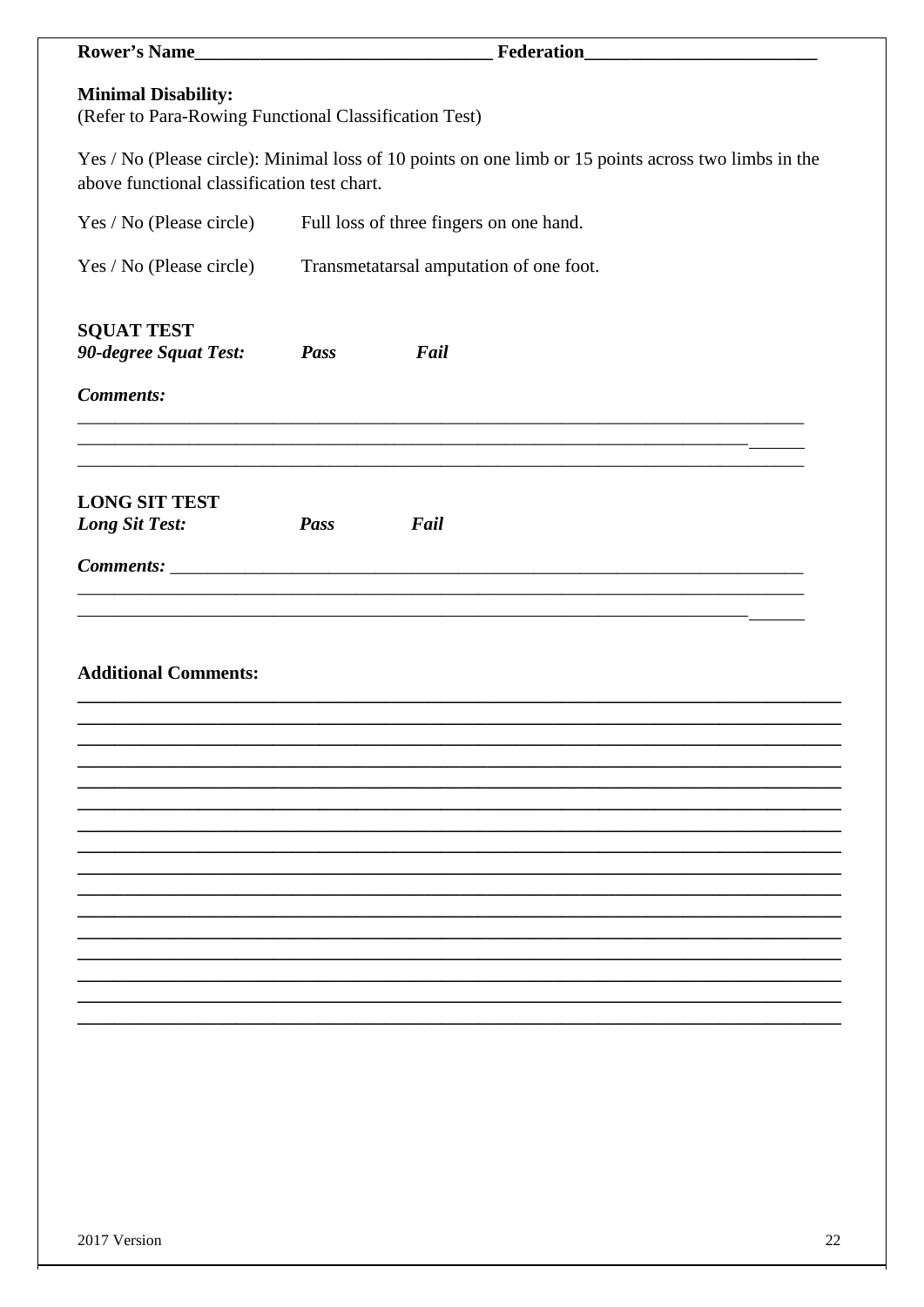**Rower's Name\_\_\_\_\_\_\_\_\_\_\_\_\_\_\_\_\_\_\_\_\_\_\_\_\_ National Federation\_\_\_\_\_\_\_\_\_\_\_\_\_\_\_\_\_\_\_**

#### **ERGOMETER TEST AND ON-WATER OBSERVATION**

## *Comments on ergometer test and on-water observation:*

(Note: Comments should provide an indication of whether these tests confirm the bench test results and why, and if not, the reason that the ergometer test and/or on-water observation leads the classifiers to confirm a different category).

| $\sim$ commun a anterest early $\sim$<br><b>Protocol</b>                                                                    | <b>Comments</b> |
|-----------------------------------------------------------------------------------------------------------------------------|-----------------|
| <b>Describe rower sitting balance</b>                                                                                       |                 |
| Evaluation – sliding seat $\mid Y \rangle$<br>$\mathbf N$                                                                   |                 |
| $N_{\rm}$<br>Rower able to use sliding seat<br>Y                                                                            |                 |
| <b>Rower coordination &lt; 30 spm</b>                                                                                       |                 |
| Rower coordination $>$ 30 spm                                                                                               |                 |
| <b>Evaluation - fixed seat</b><br>$\mathbf N$<br>Y                                                                          |                 |
| <b>Rower trunk flexion / extension</b>                                                                                      |                 |
| <b>Evaluation – strapping</b><br>Y<br>N                                                                                     |                 |
| Y<br>${\bf N}$<br>$\rm N/A$<br><b>Test with prosthesis</b><br>and/or orthosis to determine best<br>functionality of athlete |                 |
| Rower able to maintain power throughout<br>test?                                                                            |                 |
| Athlete evaluation time:  minutes                                                                                           |                 |
| Athlete referred for on-water<br>$\mathbf N$<br>Y<br>observation                                                            |                 |
| Notes: Was there anything in the medical evaluation that directed your technical evaluation?                                |                 |
|                                                                                                                             |                 |
|                                                                                                                             |                 |
|                                                                                                                             |                 |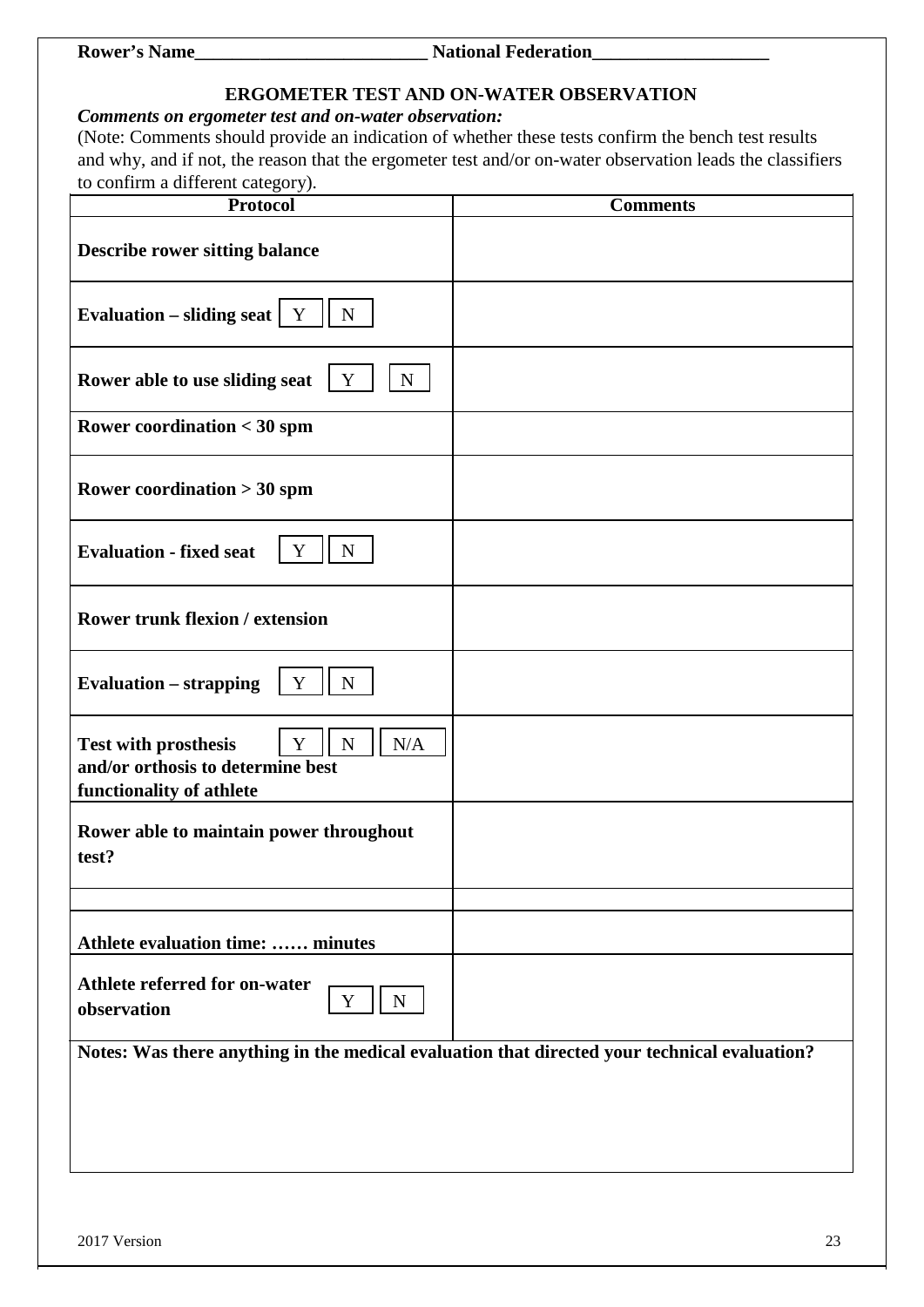## FISA CLASSIFICATION PROTEST FORM

| <b>Name of Rower under Protest:</b><br>Family Name: Given Name: Given Name:<br><b>Federation of Rower:</b> |                                                                                             |                  |  |
|------------------------------------------------------------------------------------------------------------|---------------------------------------------------------------------------------------------|------------------|--|
|                                                                                                            | Current Sport Class and Sport Class: please put " $\sqrt{ }$ " on the eligible class        |                  |  |
|                                                                                                            |                                                                                             |                  |  |
|                                                                                                            | Current Sport Class Status: $\Box$ New $\Box$ Review $\Box$ Confirmed                       |                  |  |
|                                                                                                            | <b>Signature of person submitting form:</b>                                                 |                  |  |
|                                                                                                            |                                                                                             |                  |  |
|                                                                                                            |                                                                                             |                  |  |
|                                                                                                            | <b>Date and Time of Protest:</b><br><b>Details of Reason of Protest:</b>                    |                  |  |
|                                                                                                            |                                                                                             |                  |  |
|                                                                                                            |                                                                                             |                  |  |
|                                                                                                            |                                                                                             |                  |  |
|                                                                                                            |                                                                                             |                  |  |
|                                                                                                            |                                                                                             |                  |  |
|                                                                                                            |                                                                                             |                  |  |
|                                                                                                            |                                                                                             |                  |  |
|                                                                                                            |                                                                                             |                  |  |
|                                                                                                            |                                                                                             |                  |  |
|                                                                                                            |                                                                                             |                  |  |
| Official use only                                                                                          | <b>Date and Time received:</b><br><b>Protest Fee Paid (must be attached):</b>               |                  |  |
|                                                                                                            | <b>Signature of FISA Chief Classifier:</b><br><b>Printed name of FISA Chief Classifier:</b> |                  |  |
| <b>Protest:</b>                                                                                            | <b>Allowed</b>                                                                              | <b>Dismissed</b> |  |